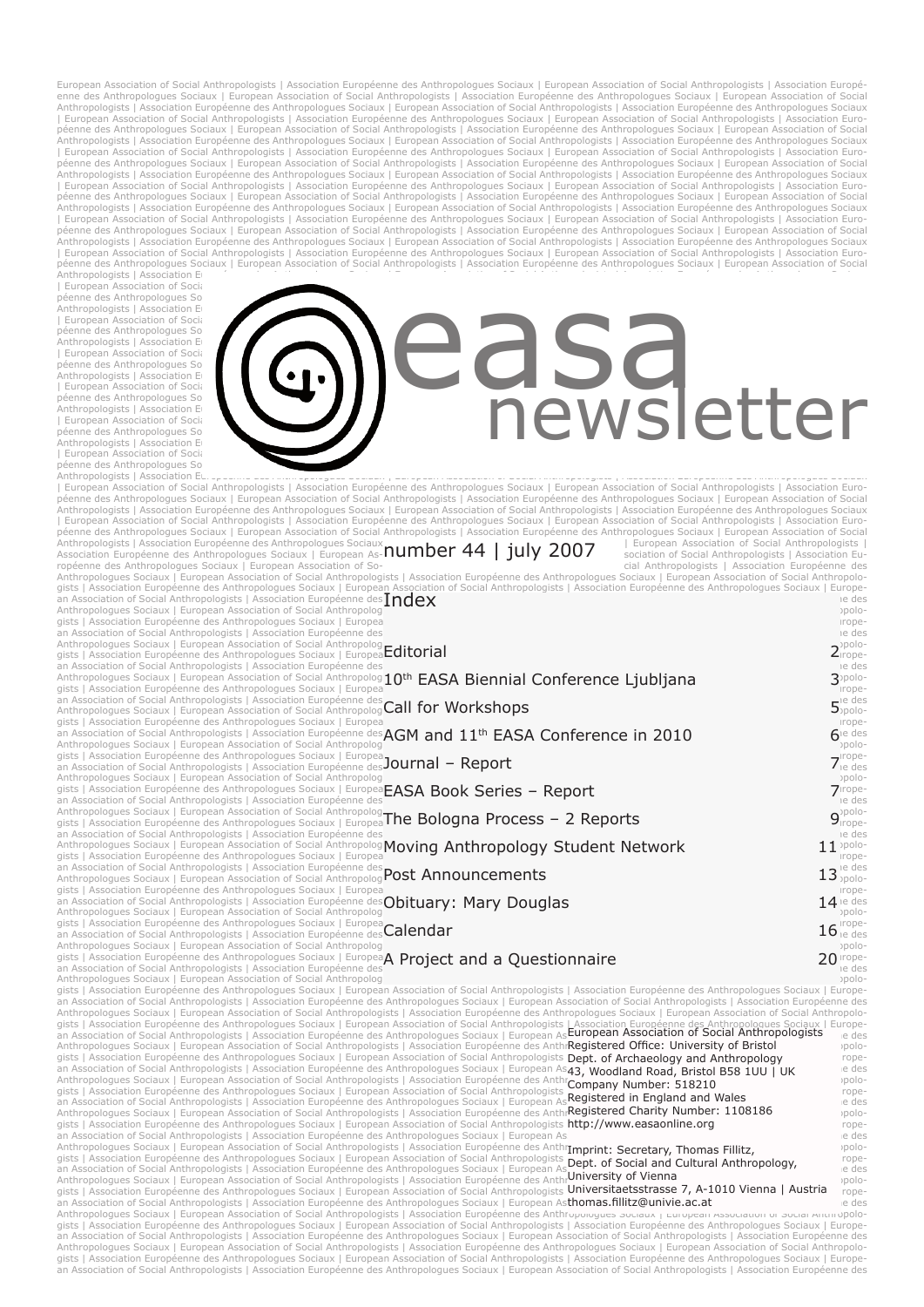# **EDITORIAL**

Thomas Fillitz

### Dear Members,

You will find in this Newsletter the presentation of the theme of the next EASA-Conference in Ljubljana and the call for workshops. Please note that the data of the conference had to be slightly changed: The conference will start on Tuesday, August 26 and end with the dinner party on Friday, August 29. This change is due to the availability of cheap accommodation.

The administration of the EASA-website has now been transferred to Vienna. The new webmaster is Renate Fiala (webweaver@easaonline.org), while the responsibility is with the EASA Secretariat. It is intended to continually upgrade the website, and to provide the newest information on a weekly base. At present, we would like to propose to the EASA-Networks facilities for their communication either by placing their sub-websites, or by providing them the space for forums. Further, we consider that the EASA-website should become a means for post announcements for anthropologists. We strongly encourage members to send to the webmaster corresponding advertisements. In our endeavour of developing the website, we aim at cooperating closely with the Association's IT-steering group, and we wish to thank the work it has done so far, as well as NomadIT for the new design, and recent improvements which facilitate our task.

This Newsletter starts with a series on the implementation of the Bologna reforms. Members are strongly encouraged to send contributions to the topic for the next issue (by November).

Finally, I would like to draw your attention to the next EASA-AGM, which will be in Paris on December 15, 2007 (see p. 6).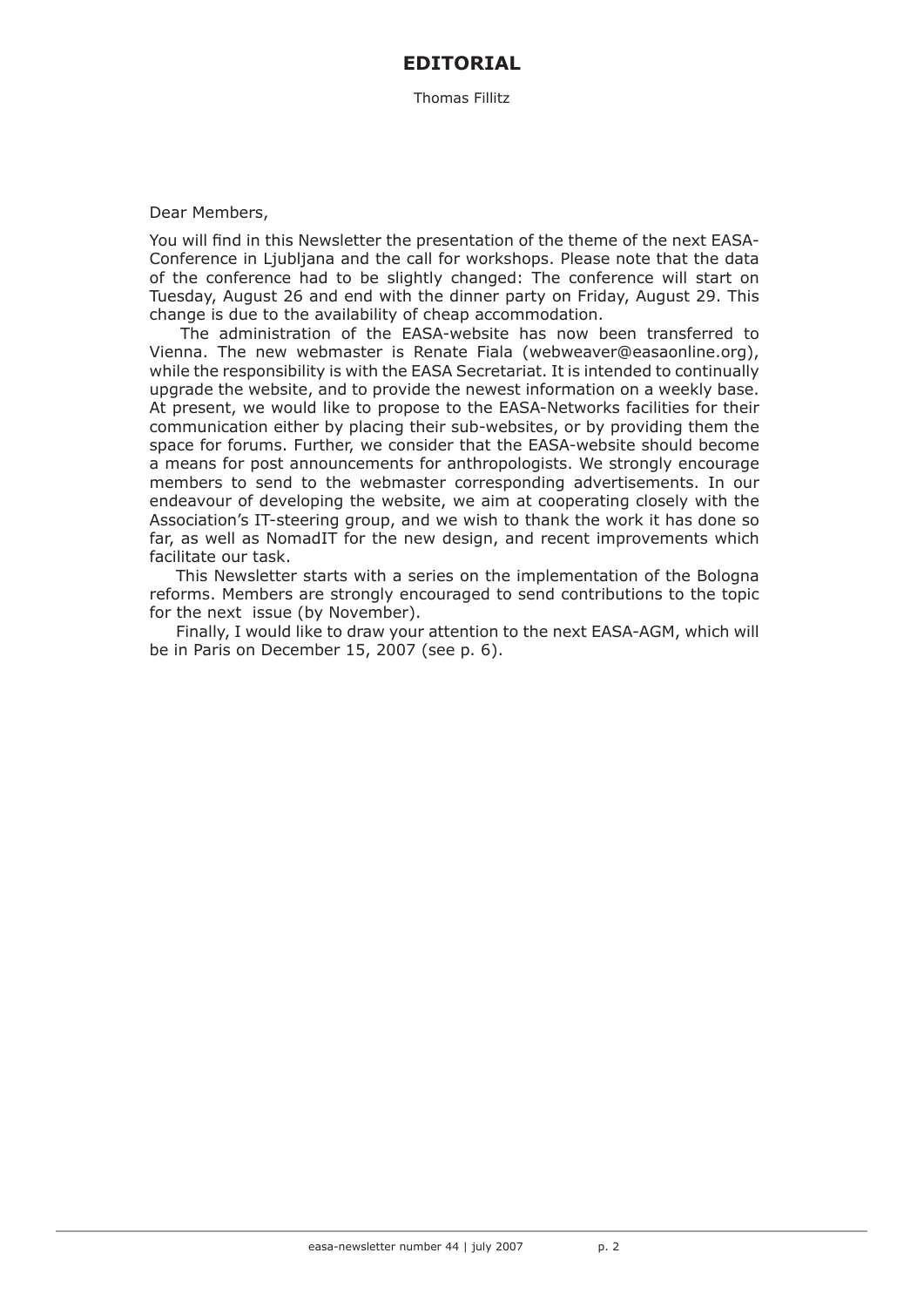# **10th EASA Biennial Conference Experiencing Diversity and Mutuality**

# **Ljubljana, August 26 to 29, 2008**

Under the title "Experiencing Diversity and Mutuality", the 10<sup>th</sup> EASA conference aims to exploit and accentuate the crucial importance of direct – ethnographic – experience of diversity and mutuality in ethnology and anthropology. It will initiate discussions of the concept of mutuality. To experience a particular way of life does not mean only to observe and participate, but to enter a mundane world of sounds and noises, colours and sight, smells and tastes, touch and heat… Direct ethnographic experience makes social anthropology reliable scholarship. Anthropologists and ethnologists can provide many different relevant views on diversity and mutuality from their own perspectives.

Over the last few decades, diversity has gained ascendancy among the central values of primarily western societies. Articulated in different discursive contexts and identified on different levels, both cultural and biological diversity have been extolled as an enriching legacy, a collective possession, a resource for the future or a precondition for unity: a unity which emerges from diversity. The notion of human and cultural diversity has been instrumental in imagining, carrying out and legitimizing processes of supranational and international integration or 'unification' taking place on the level of global capitalism with its advanced diversification of products and consumers as well as its reliance on ethnically or 'racially' diverse labour force as a competitive advantage. The growing consensus that cultural diversity is an important asset has found its way into several documents, in particular those formulated by UNESCO such as the declaration *Our Creative Diversity* (1995) and *Universal Declaration on Cultural Diversity* (2001). The centrality of culture and respect

for cultural diversity in social cohesion, international peace and security and the development of a knowledge-based economy are similarly emphasized in a wide range of documents proposing the definition of the identity of Europe. An early document of this kind was *The Declaration of European Identity* from 1973 which proposed the notion of European identity as a diversity of cultures.

Anthropologists have been facing diversity since the beginning of social/cultural anthropology as an academic discipline. The main aim of the conference is to deal with the public discourse of diversity, cross-cultural communication and, at the same time, the absence of speaking about aspects of mutuality, including post-colonial, post-imperial, post-socialist, and post-racial, all of which are under-estimated. Experiencing processes of late (or post-) industrialism and modernity, anthropologists study the present-day situation "in the field" and equally accentuate consideration of constructed and "natural" environments. Speaking of diversity, the conference will not overlook the reverse side of "intercultural dialogue": new racism, ethnic nationalism, cultural fundamentalism and "soft" modes of exploitation.

Any current appeal to diversity though might be coupled with anxieties over a divisiveness that diversity can represent or entail; it might be also be thwarted by fears of heterogeneity, difference, or alterity. It is not only on the supranational level that the notion of diversity has been instrumental, but also – although largely in an earlier period – on the national level where nations have been equally conceived and integrated with the help of the same rhetorical device of unity-in-diversity, with regions representing the latter. Within

the Europeanization process, but this was equally the case of former continental empires, this rhetorical device also makes possible to join regional and supranational against the national. Yet the nation-statist mind-set still assumes that unity and homogeneity is preferable to diversity and difference, cultural monism to cultural plurality.

While cultural diversity is often coupled with or opposed to unity and homogeneity, this conference will be aimed at articulating the notion of diversity with the notion of mutuality. Mutuality has been given scarce attention by social anthropologists. One reason for its neglect might have been that the concept of mutuality was eclipsed by an overlapping concept of reciprocity which, on the contrary, was fortunate to become one of the key concepts of the discipline. There must be other, more critical reasons as well. In particular, certain strands of thinking about mutuality have been submerged both in life sciences and social sciences due to radical social practices and social revolt associated with that kind of thinking. In biology, mutuality was proposed by some anarchist thinkers as one of fundamental interspecific relations yet it was soon subdued by the Darwinian, and even more so by the Social Darwinist, notion of competition. The most threatening ideas of reductionism – be it in genetics, evolutionary psychology or new kinds of culturalism – gain a public response, while anthropological criticism of these reductionism is still too weak.

The conference will endeavour to answer questions such as what can we do with mutuality today, what are the modalities of its experience, why is it relevant, how we can relate it to diversity, etc. As anthropologists have an experiential bias, they will presumably tend to provide their answers from the perspective of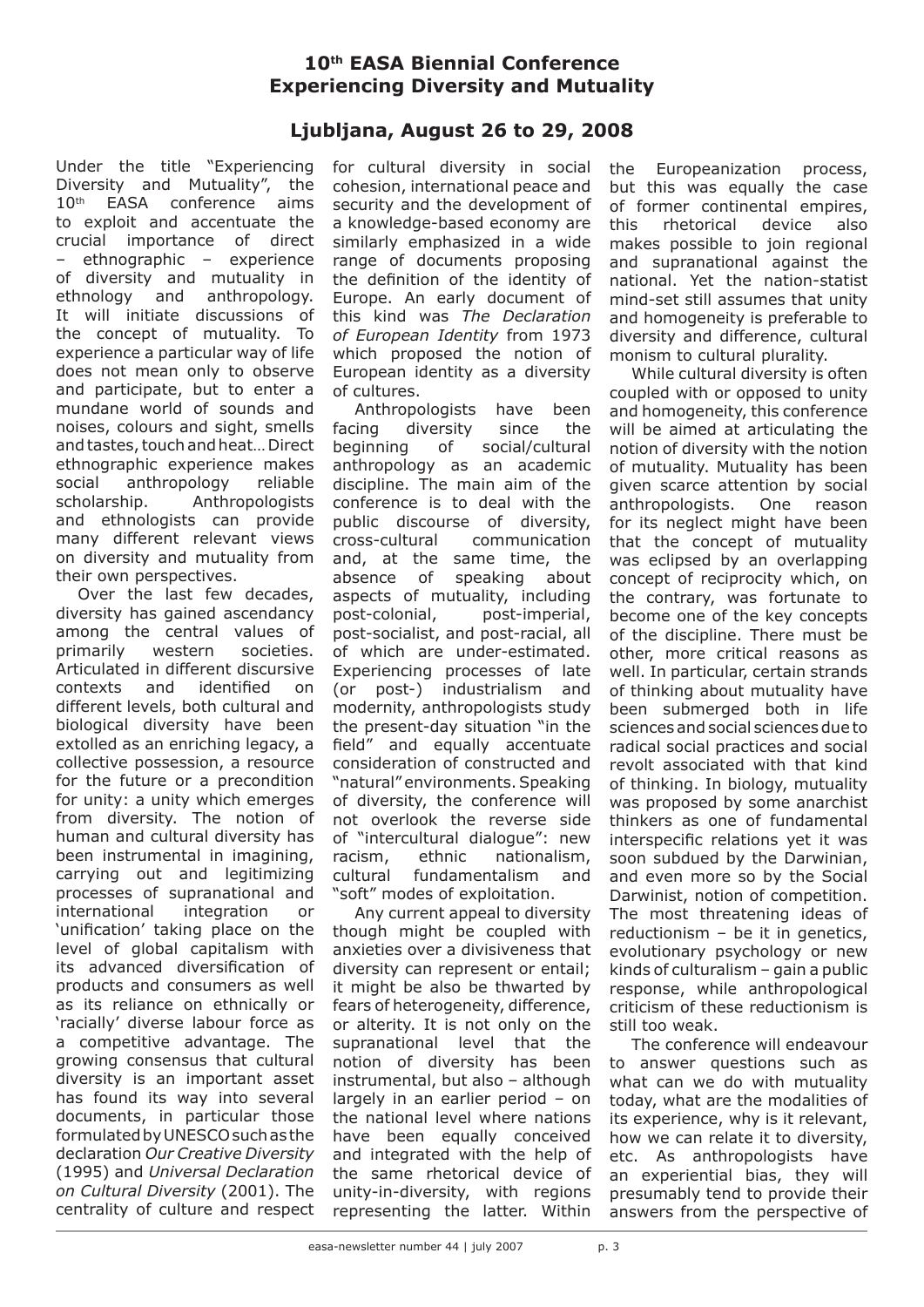experienced situations, shared with their local interlocutors. Anthropology needs to rethink the variety of mutuality in its present contexts, yet prior to this there is further ethnographic work to be carried out with the aim of identifying the variability of mutual agency and cultural assumptions about mutuality (as well as diversity), describing contexts of mutual agency, examining different forms of mutuality, etc. The idea that mutually recognized cultural diversity is a prerequisite for peaceful cohabitation is being developed for instance with reference to the Europeanization and the EuroMed processes; here the sense of mutuality comes close to that of sharing (e.g. mutually shaped identities, mutual memories and experiences).

Mutuality, rather than unity, may be found beyond the diversity of cultures; it may result in a mutual search for compatibility among differences. Mutual borrowing is another instance where mutuality may result in new diversity, produced through processes of diffusion, syncretism, creolization or acculturation. These 'cultural flows' are in turn related to empire-building and colonialism. Yet mutuality is not always opposed to competition and not always linked with co-operation; mutual religious practices like shared sanctuaries or shared festivals are a case in point. The notion of mutuality is also often extended to include other biological species, e.g. in various notions of the partnership with nature or of mutual management of biodiversity mobilizing a variety of its 'co-natural' approaches and techniques applied in natural parks and protected areas but also in 'traditional' and 'sustainable' agriculture, and so forth.

Anthropological thinking on biodiversity management and mutualist approaches in ecology but also a variety of biodiversity ideologies, as well as other related priorities listed in European research strategies, will be especially appreciated. The conference will also stimulate discussions of environment, copyright and cultural survival, natural reservations and protected areas, and it will bring to the fore the main topics of the 7<sup>th</sup> EU Framework Programme, e.g., biodiversity, climate change,

and volunteering, as well as complex organizations, visual and popular culture.

A special emphasis of the conference will be to push – to spread the application of anthropological knowledge in non-academic spheres by defining new professional opportunities for anthropologists in policy-making, economy and marketing expertise, education, media counselling and mediating, and other kinds of career opportunities for younger scholars, who are most heartily invited to participate with poster presentations.

The conference will also aim to reflect upon the discipline's own diversity – and the mutual dependence or recognition – of its various traditions and subdisciplines. It will open the floor for discussions of boundaries between streams of folklore studies, (European) ethnology and social/cultural anthropology, as well as encourage exchange of knowledge between social/ cultural anthropology and biology, ecology, economy, law, history, linguistics, political sciences and other disciplines that contribute to the discussion of "experiencing diversity and mutuality" - and challenge them.

Local Committee

#### Scientific Committee

Manuela da Cunha, Shalini Randeria, Helena Wulff, Bojan Baskar, Michal Buchowski, Benoît de L'Étoile, Thomas Fillitz, Bozidar Jezernik, Rajko Muršic, Gislí Pálsson, David Shankland.

Peter Simonic, Mojca Bele, Zmago Šmitek, Joze Hudales, Jaka Repic, Boštjan Kravanja, Katja Hrobat, Katarina Juvancic, Nataša Visocnik, Karmen Šterk, Jurij Fikfak, Mojca Ramšak, Liza Debevec, Katerina Ferkov, Tina Kene, Alenka Lamovšek, Anze Tavcar, Kaja Beton, Urška Dolenc, Jasna Rovšek, Pablo Miklavc.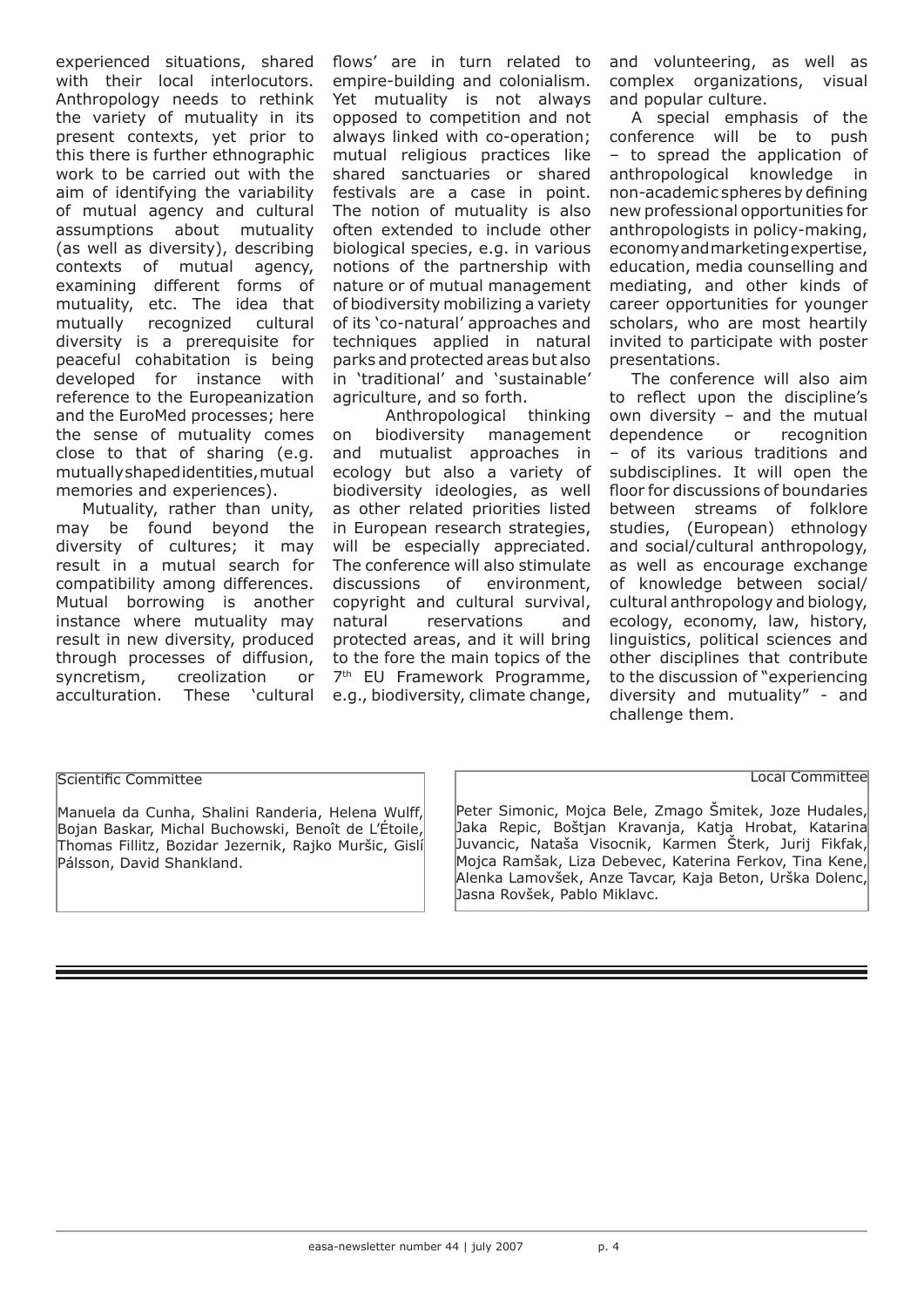# **DETAILS for WORKSHOP APPLICATION**

## **Call for Workshops**

Workshops should be convened by two scholars with different affiliations. Please fill in the electronic application on the EASA website: http://www.easaonline.org The electronic application will be possible in the first week of August.

## **Workshop Rules:**

- **Workshops must be open for application to all participants**
- **BED Maximum Duration of a Workshop is 1 day.**
- **•** Per Workshop: minimum 3 speakers, maximum 12 speakers

## **EASA 2-role rule**

The Executive Committee informs that EASA's 2-role rule should be respected:

Participants may

- 1. Act as convener either in one plenary session, or a workshop, or a round table;
- 2. They too may act as speaker or discussant either in one plenary session, or a workshop, or a round table.

# **Deadlines**

All applications are electronic.

|                                          | Call                                                                | Deadline                 |
|------------------------------------------|---------------------------------------------------------------------|--------------------------|
| Call for Workshops                       | <b>Early July</b><br>Announced<br>In Newsletter and on Website      | <b>October 15, 2007</b>  |
| Call for Papers<br>or Films (DVDs, etc.) | <b>End of November</b><br>Announced<br>In Newsletter and on Website | <b>February 15, 2008</b> |

## **Conference Fees**

| Members                                                | € 130          |
|--------------------------------------------------------|----------------|
| <b>Students</b>                                        | € 90           |
| Unemployed or<br>Economically disadvantaged<br>persons | € 90           |
| Non Members                                            | $\epsilon$ 180 |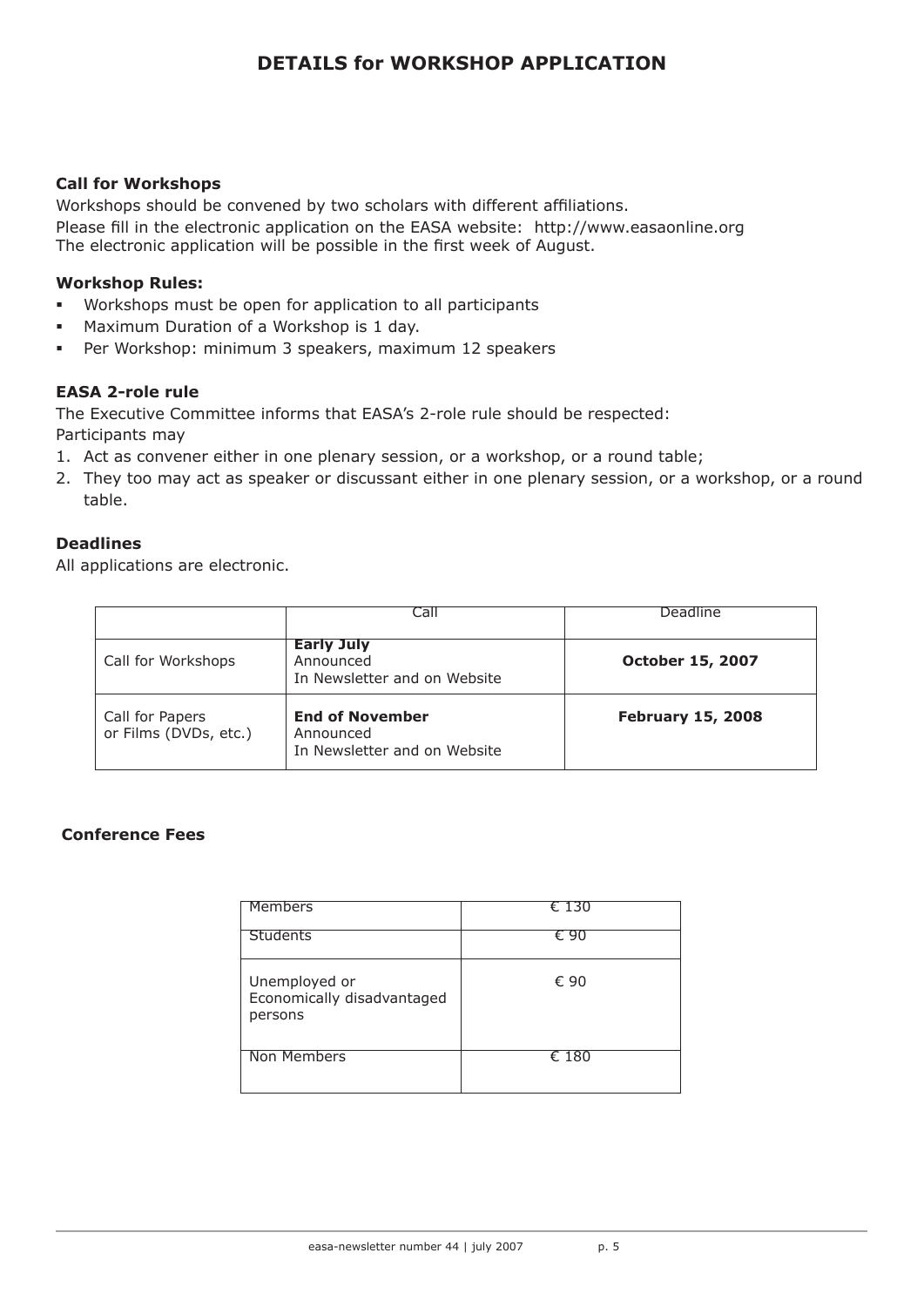# **EASA ANNUAL GENERAL MEETING Paris, December 15, 2007**

The Executive Committee kindly invites all EASA members to the Association's Annual General Meeting.

Musée du Quai Branly 222, rue de l'Université December 15, at 09 a.m.

# **EASA Biennial Conference 2010**

The Executive Committee announces the call for the forthcoming EASA Biennial Conference 2010. Candidates who are interested in organising the conference are encouraged to prepare their application. Applications will have to be addressed to the Secretariat early 2008 (The deadline will be announced in the next Newsletter and on the Association's website). Hearings will take place during the conference in Ljubljana between August 26 and 28, 2008.

Applications should contain:

- letter of intent signed by the head of the institution;

- letter of intent signed by the head of department;

a general overview of the department's structure (number of staff, administration, students);

- institution's infrastructure (plenary session hall, workshop rooms, technical equipment, communication points);

- local situation for financial support and sponsoring;

- local infrastructure (accommodation, average subsistence prices).

Queries of any kind may be addressed to the EASA-Secretary: Thomas Fillitz eMail: thomas.fillitz@univie.ac.at phone: +43-1-4277 48509 Address: Dept. of Social and Cultural Anthropology University of Vienna Universitaetsstrasse 7 A-1010 Vienna | Austria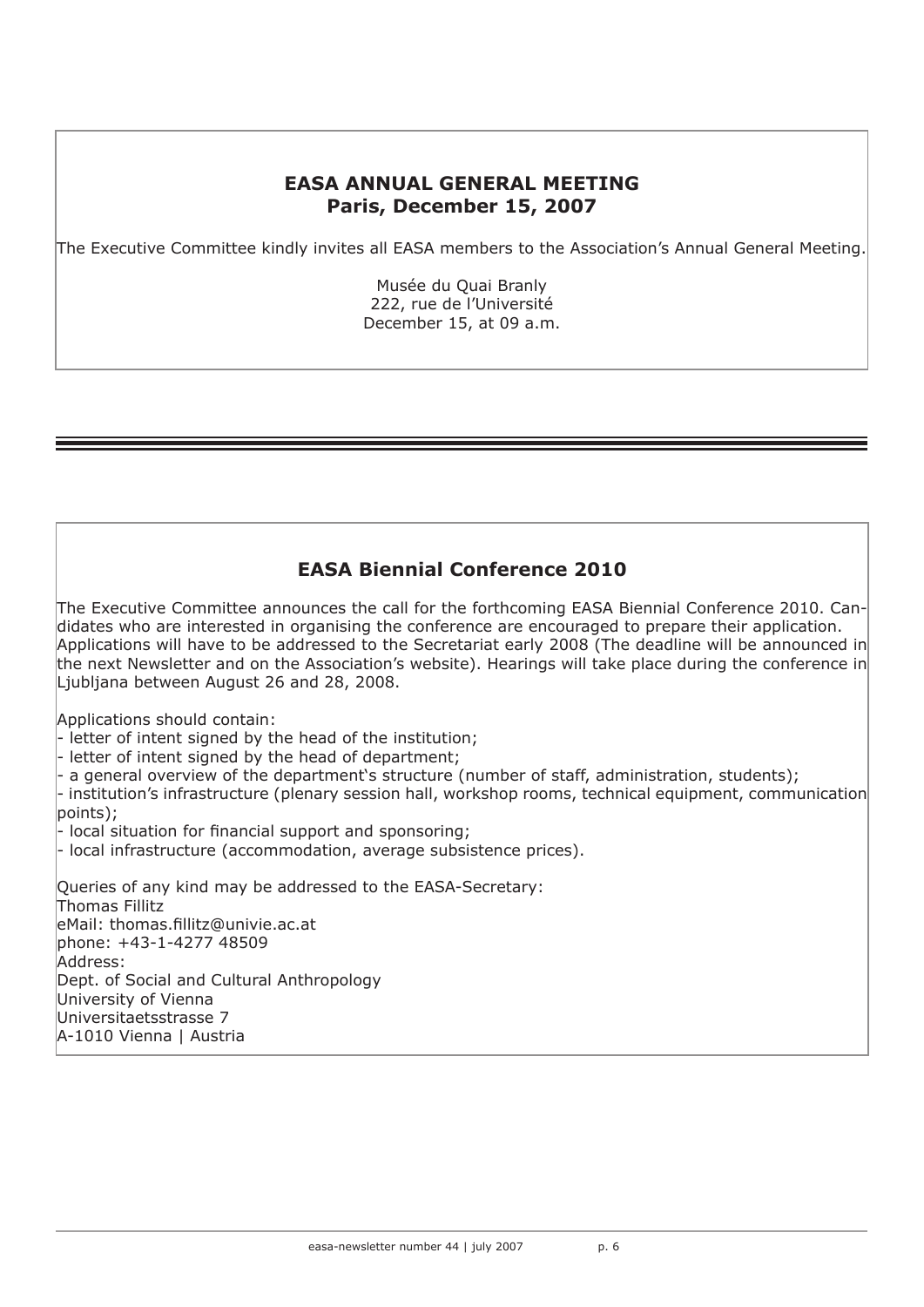# **SOCIAL ANTHROPOLOGY | ANTHROPOLOGIE SOCIALE**

Dorle Dracklé and Helena Wulff, Editors

With Issue 15:1 published in May 2007, Peter Pels completed his term as Editor of *Social Anthropol ogy|Anthropologie Sociale*. We thank him warmly for an excellent job to which Editorial Assistant Maarten Onnewer and Reviews Editor Robert Gibb contributed greatly. It is a pleasure to take over such an inspiring journal.

Issue 15:1 was also the first issue of *Social Anthropology/Anthropologie Sociale* published by Blackwell. One very visible sign of this change is the new blue bricolage cover.

Our four year term has just started, and we are happy to report that we already have had almost 40 submissions from all over Europe by almost an equal number of young as well as more established colleagues, men as well as women. Our only regret is a shortage of articles in French. We are, however, planning to improve this situation by inviting French colleagues to submit articles.

Our first Issue 15:2 is ready for production and will be published in late Summer. In line with our editorial vision for the journal it has a new format which consists of 5 articles, a new Reviews Essay, a new Debate Section and the Reviews Section. The articles are by Tod Hartman (University of Cambridge), Angel Diaz de Rada (Universidad Nacional de Educación a Distancia, Madrid), Marianne Lien (Oslo University), Jean and John

Comaroff (University of Chicago) and Brian Moeran (Copenhagen Business School).

The idea of the new Reviews Essay is to discuss, from an anthropological point of view, outstanding books in adjoining disciplines or interdisciplinary fields, or in public debate. This can also include classic anthropology books. Issue 15:2 features an essay by Thomas Hylland Eriksen (Oslo University) on Steven Pinker´s *The Blank Slate*. The Debate Section is built around a question. The Question for Issue 15:2 is: ´A Cosmopolitan Turn – or Return?´. We have a challenging conversation about this by Nigel Rapport (University of St Andrews) and Ronald Stade (Malmoe University). There is also a rich Reviews Section in Issue 15:2 put together by Reviews Editor Liza Debevec (Institute of Anthropological and Spatial Studies, Ljubljana). Our new Editoral Assistants, Hélène Neveu-Kringelbach (Oxford University) and Monika Rulfs (Bremen University) have already proved themselves to be invaluable.

On May 11 2007 the Blackwell Manuscript Central was launched. We are looking forward to working with authors and referees on this site. We certainly enjoy working with the Blackwell team.

#### Contact:

Dorle Dracklé drackle@uni-bremen.de Helena Wulff helena.wulff@socant.su.se

# **EASA Publications Report Summary 2006-2007**

Jonathan Skinner, EASA Book Series Editor

I am happy to report that the following book was launched at Bristol in EASA/Berghahn series: *- Skilled Visions: Between Apprenticeship and Standards*, ed. Christina Grassen (University of Bergamo) In addition, we have the following two volumes at advanced stages of publication. They are being advertised in Berghahn flyers - and so should be launched at the conference in Ljubljana: *- Going First Class: New Approaches to Privileged Movement and Travel*, ed. Vered Amit (Concordia University) *- Exploring Regimes of Discipline: The Dynamics of Restraint*, ed. Noel Dyck (Simon Fraser University) We also have a number of innovative collections in preparation by EASA members such as the following two:  *- Postsocialist Europe: Anthropological Perspectives from Home*, eds Peter Skalnik (University of Pardubice) and László Kürti (University of Miskolc) *- Ethnographic Practice in the Present*, eds Helena Wulff (University of Stockholm), Marit Melhuus (University of Oslo), and Jon Mitchell (University Contact: doc

of Sussex)

Further to this, we have a number of quality proposals under review from the Bristol EASA conference. As per previous reports, I am pleased to note that we are sticking to a review turn around period of approximately 2 months. Details of how to submit a proposal are outlined below. Lastly, I should like to communicate my thanks to Marion Berghahn and the staff at Berghahn Books for their support of the EASA/Berghahn Series, and to the anonymous reviewers for their assistance with the review process.

j.skinner@qub.ac.uk

Further details of the series and submission forms are available at the following websites:

http://www.easaonline.org/publicationspage.htm http://www.berghahnbooks.com/downloads/nbo.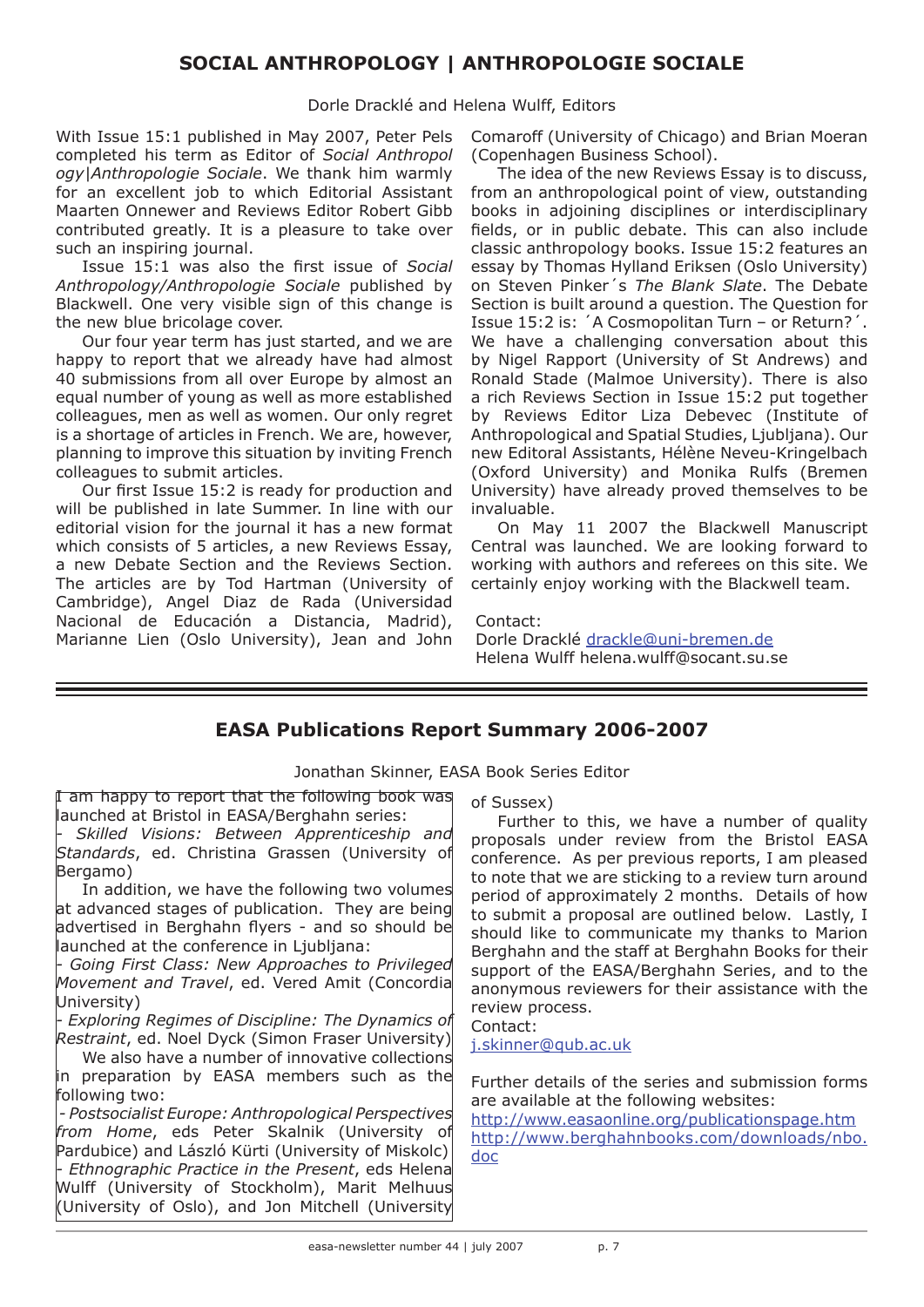## **DETAILS OF THE SERIES AND HOW TO SUBMIT A PROPOSAL**

## **1) EASA-Berghahn Edited volumes:**

These include EASA conference volumes, but we will also consider proposals for good volumes that have been developed independently of the EASA conferences. We are looking for strong wellstructured and internally coherent edited volumes and would encourage those considering submitting EASA conference collections to commission new chapters when appropriate. Financial support for English language checking might be awarded to non-native English speaking editors and authors on application to the Executive Committee.

**To propose an edited volume** please use the standard Berghahn new book outline, this can be found on-line at:

http://www.berghahnbooks.com/downloads/nbo. doc

In addition to the completed form we also require a full set of chapter summaries (300-500 words per chapter).**To submit a proposal** please send your proposals to Jonathan Skinner (j.skinner@ qub.ac.uk) by e-mail if possible.

# **2) EASA-Berghahn Monographs:**

A new strand of EASA monographs is being launched. We are keen to publish good monographs from the EASA membership.

**To propose a monograph** please use the standard Berghahn new book outline, this can be found online at:

http://www.berghahnbooks.com/downloads/nbo. doc

In addition to the completed form we also require a full set of chapter summaries (300-500 words per chapter).

**To submit a proposal** please send your proposals to Jonathan Skinner (j.skinner@qub.ac.uk) by email if possible.

**To submit a proposal for an edited volume or monograph** please send your proposals to Jonathan Skinner (j.skinner@qub.ac.uk) by e-mail. Financial support for English language checking might be awarded to non-native English speaking editors and authors on application to the Executive Committee.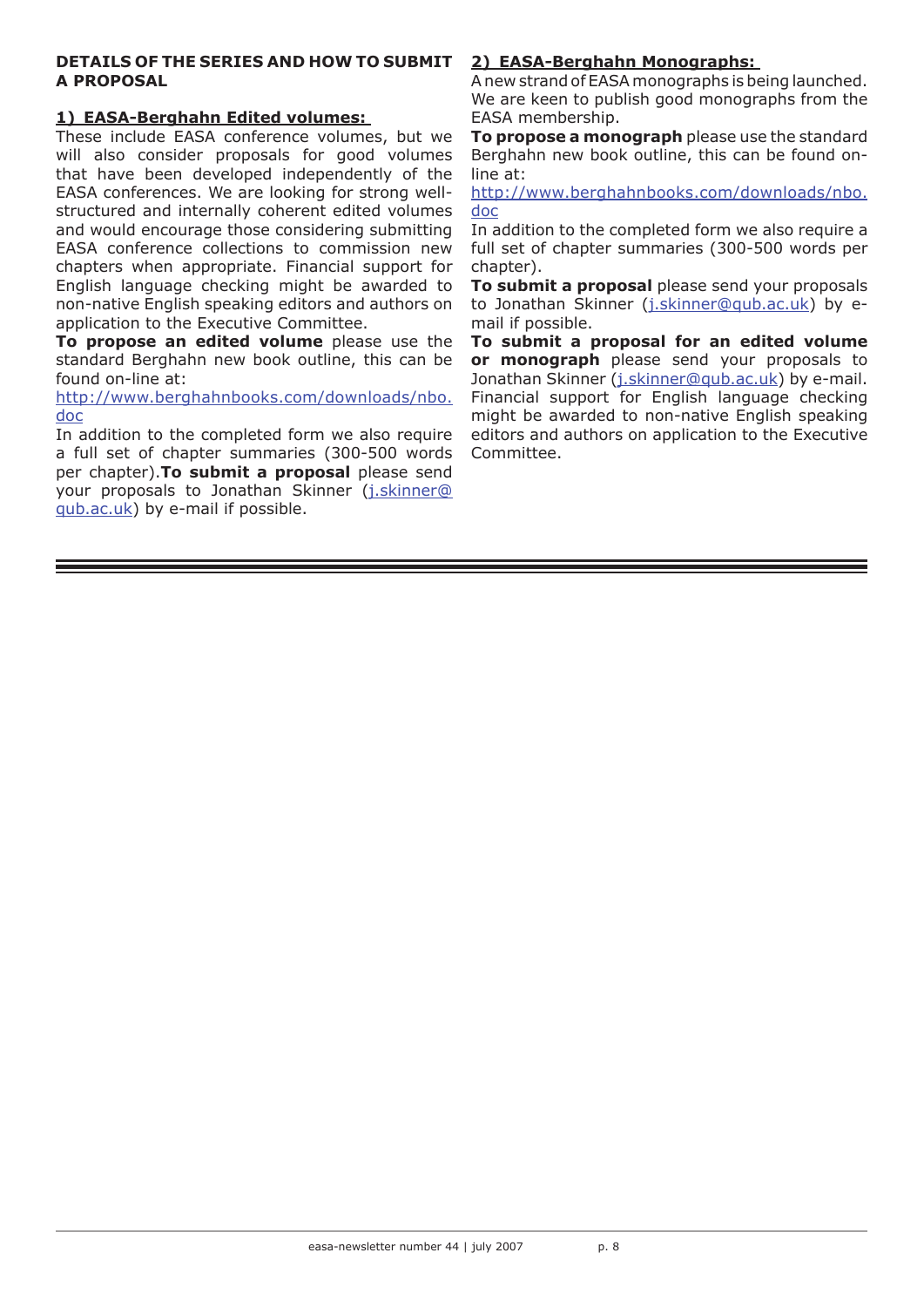# **THE BOLOGNA PROCESS 2 REPORTS**

## **An example of the Department of Ethnology and Cultural Anthropology at the University of Poznan**

Jacek Bednarski and Wojciech Dohnal, University of Poznan

Having joined international students exchange programs, first in the Tempus project (starting from the academic year 1996/1997) and then the Socrates II project (starting in1999/2000) our department introduced the European system of credits (ECTS), as the first among Ethnology and Anthropology departments in Poland. In line with then existing legal regulations, anthropological studies in Poland were realized in the form of a five-year-long MA program. However, in the year 2000, our institute introduced a division into a six-semester BA program and a four-semester MA program (the division was rather informal).

In order to adjust ethnological and anthropological studies in Poland to the Bologna regulations fully, the anthropological community worked out basic standards for teaching programs realized at all universities. They take into account the standards set by international cooperation in ethnology/anthropology in Europe and include among others:

a) the introduction of a threelevel educational system with BA (3 years), MA (2 years) and PhD (4 years) programs;

b) a nationwide compulsory introduction of the European transfer Credit System with the following quota: BA – 180 ECTS and MA – 120 ECTS; they are meant to strengthen domestic and international students' mobility;

c) further expansion of international cooperation.

In the process of implementing this attempt at restructuring and harmonizing education, the Department of Ethnology and Cultural Anthropology in Pozna $\square$  has taken the following steps:

a) introducing a relatively high quota of optional classes (one-third in the BA program and two-fifths in the MA program).

b) giving the possibility to the best students to follow the socalled individual study program, to undertake additional classes in parallel study programs (*Nebenfach*) or study in the interfaculty liberal studies programs as well as enter PhD programs;

c) encouraging students to participate in the 'Bridge' program (domestic universities exchange program) and international educational programs (since 2007/2008 the Longlife Learning Program/

Erasmus). The Department collaborates with nine European Universities (Barcelona, Berlin, Jyväskalä, Kiel, Lubljana, Lund, Munich, Istanbul and Vienna). Since 1996/1997 more than 77 students took advantage of these exchange programs and more than 20 took part in summer schools. Tens of students also visited the Department in Pozna $\Box$  (special programs in English for foreign students are offered at the University in which anthropologists also have their classes: Adam Mickiewicz University – Program for International Exchange [AMU-PIE]);

c) conducts an exchange of academic staff;

d) secures a high level of teaching quality by participating in audit programs of leading universities;

e) full transparency of the study offer and departmental life and events is offered at the webpage (http://www.etnologia. amu.edu.pl/instytut.htm);

f) supplements and transcripts for graduate and postgraduate students are issued both in Polish and in English

Contact:

Wojclech Dohnal: wdoh@amu.edu.pl Jacek Bednarski: jbed@amu.edu.pl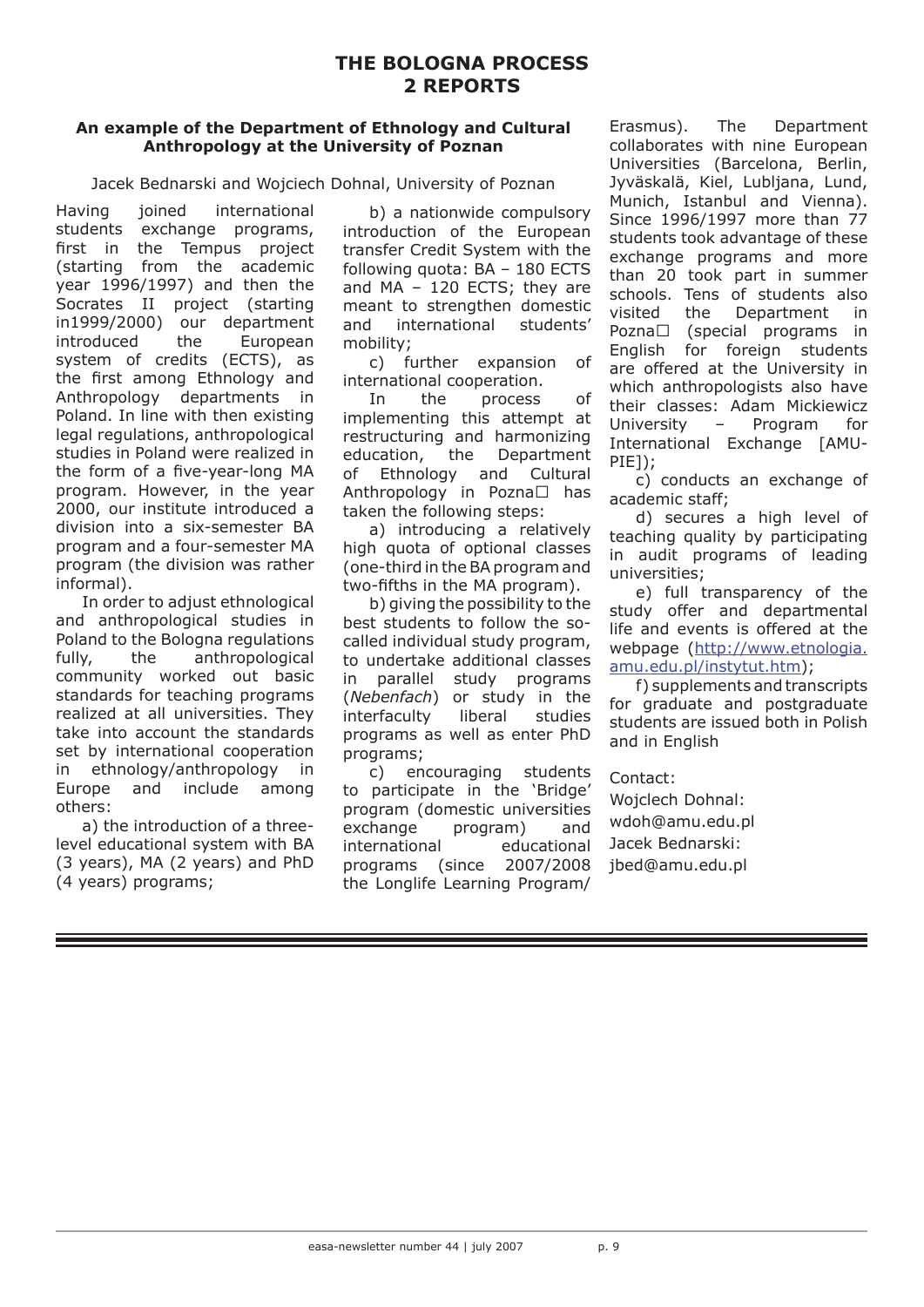## **Before Bologna**

The Department of Anthropology at ISCTE-Lisbon (a public university institute) can be used as a typical example of anthropological teaching in Portugal since the reestablishment of democracy in 1974. Undergraduate students – who entered the free and public university system after exams and a *numerus clausus* selection – would engage in a 4-year program that was almost exclusively focused in Social Anthropology, after which they would be issued the diploma of "Licenciatura". Typically the best students could envisage being hired as Assistants in a Department, thus starting their careers as scholarly anthropologists. Twoyear Master's Degrees weren't launched until the nineties, and the typical PhD candidate would do her research in an individual and tutorial relationship with the supervisor. This system created a few generations of highly trained young scholars and researchers who were to benefit from the expansion of the university system. Huge increases in the student population until the midnineties, and the establishment of a modern research funding system benefiting from European funds allowed for the largest ever growth in academic and scientific production in Portugal.

# **The Bologna Scare**

Warning signs appeared in the nineties – from high rates of unemployment for students holding a Licenciatura degree, to the impossibility of hiring new professionals for the Departments due to government budget restrictions. As in many other areas (the welfare state, for instance) Portugal entered the "neo-liberal era" in an ambiguous position. On the one hand, there was a widely felt need for reform of the rather "pre-modern" hierarchical, paternalistic, and class-based university culture inherited from the past. On the other, however, there was a sense that the recent social and democratic public university

## **Interesting times,** *Bolognese* **style**

Miguel Vale de Almeida Dept. Anthropology, ISCTE - Lisbon University Institute

system was threatened by trends towards privatization and commodification – and a fear that social sciences and the humanities would be even more affected. When Bologna was announced the political left, including sectors in the student movement, denounced it as a device for the mass production of unskilled students who would have to take Master's degrees if they were to have any credit in the academic and job markets. And these, of course, would have to be paid – and prices would abide to free market rules.

**The Bologna Chance**

Some people who had sound reasons to believe this to be true (myself included) thought, however, that Bologna could also be an opportunity. It could be a chance to radically modify old ways of teaching and old curricula. The market logic could, after all, be used to fight old "modes of production" – it could take us from a "feudal" to a "bourgeois" situation, so to speak…. The Department of Anthropology at ISCTE engaged in a full-fledged restructuring of the curriculum and the syllabi; we seized the Bologna opportunity so as to implement a less specialized 3-year Licenciatura (structured in 5 pilars with 3 levels each: anthropological theory, anthropological analysis, ethnography, methodology, and social sciences); we widened the range of optional courses and courses in other social sciences; we offered 2-year Master's courses that could still be financially accessible for most students; we established connections between teaching and research, namely by channeling students to do their graduate work within the funded projects in our research centers; and we are now implementing a 3-year Doctoral program that will replace the old strictly tutorial

system.

## **Bologna, Year One**

We have now finished our first Bologna year. I hope I will be proven wrong, but there is a sense of disappointment in the air. We were confronted with the fact that many Universities and departments (not necessarily Anthropology departments, of which there are only 4 in the country) understood Bologna as a mere bureaucratic imposition to be followed. They seem to have simply squeezed their 4 or 5-year Licenciatura curricula and syllabi into 3 years. University administrations were not able to adapt to new modes – for instance, our intention to let students build their own curriculum at their own pace, following the chances offered by the ECTS credit system, was "boycotted" by a bureaucratic logic that insisted in organizing students into the old system of rigid classes and courses, making mobility and personal specialization very difficult.

Unfortunately it does seem that the neo-liberal scare lurking behind Bologna may after all be rational. Will our students be able to achieve the same standards that they did with the old Licenciatura? Won't they be pushed into Master's Degrees that will have to be paid for? Won't Departments have to compete for students in times of demographic recession? And in order for that competition to be successful, won't the "products" offered (that is the lingo being used today at the universities…) have to sell the illusion of the market applicability? Or, on the other hand, will the "downgraded" 3-year courses allow for growing rates of formal education, something this country still desperately needs? These are indeed interesting times. *Bolognese* style.

Contact: mvda@netcabo.pt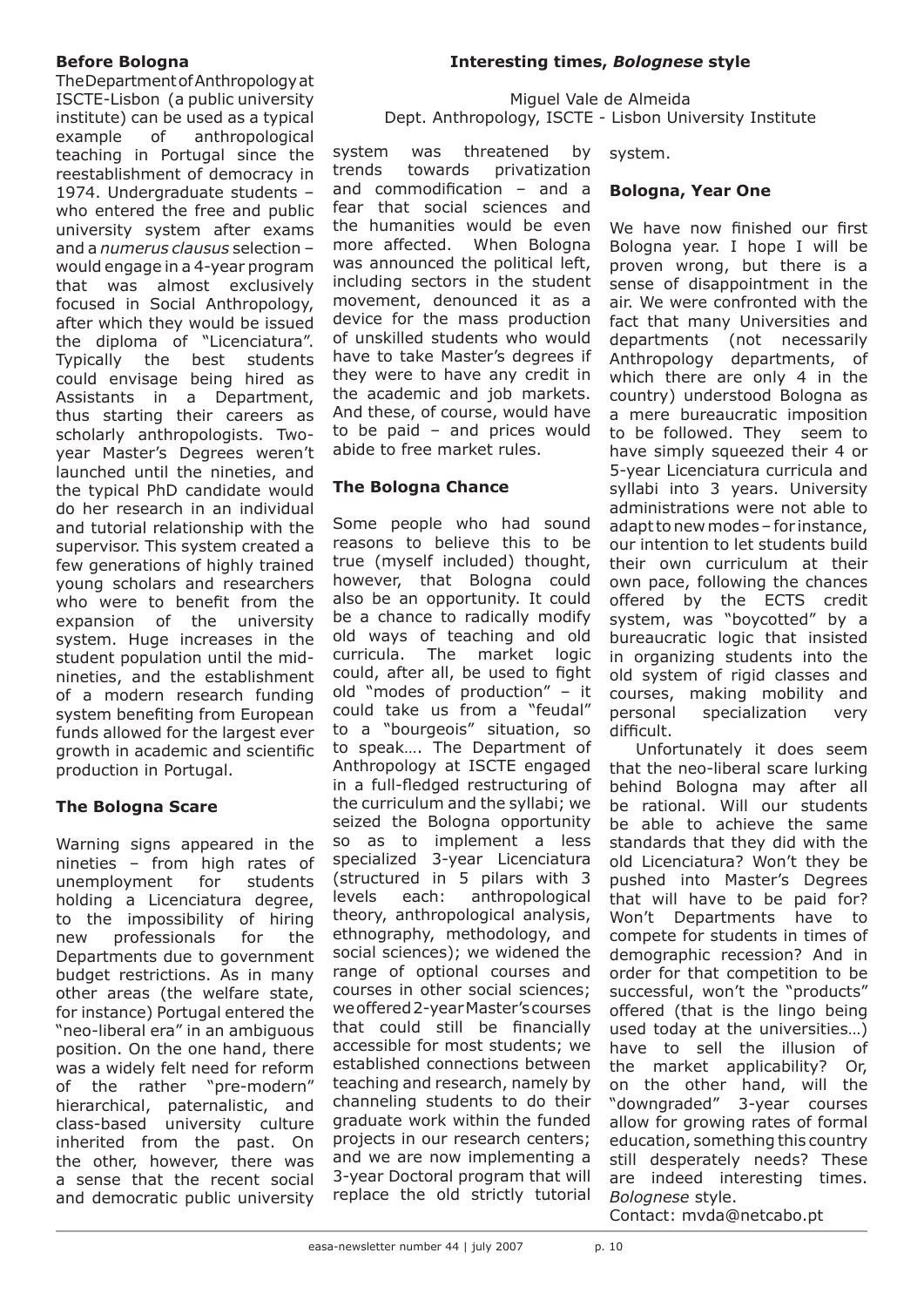# **Moving Anthropology Student Network – MASN**

Benjamin Hirschfeld (University of Tübingen), Agnieszka Pasieka (Jagiellonian University, Cracow) Niko Reinberg (University of Vienna), Shawn Volesky (University of Barcelona)

This article provides a general overview of the MASN initiative and represents the observations and opinions of its authors. As such, it is not necessarily representative of all people who have participated in the network process.

## **Abstract:**

This article describes the recently founded *Moving Anthropology Student Network* (MASN). The authors, young European anthropologists who have formed part of the network's development, briefly introduce the history, objectives and key features of the project. Their commentary then goes on to explore the mutual benefits and possibilities of collaboration between MASN and EASA.

The *Moving Anthropology Student Network* (MASN) was founded in 2005 in an effort to promote communication, networking opportunities and interaction amongst European—and other students and young academics in the vast field of social and cultural anthropology. It has since become the largest platform for international exchange of its kind, and over the course of its two years of existence, more than 900 anthropologists and anthropology students representing more than 60 different countries have become somehow affiliated with MASN. In addition to its role as forum for online communication, the MASN network is also directly responsible for a number of conferences hosted in various European countries (e.g. Austria in 2005, Croatia in 2006, Poland in April 2007 and now Germany in November 2007), which have brought—and will continue to bring—young anthropologists from all over the world together in face-to-face interaction. As of the present, more than 200 young anthropologists from more than 25 countries have participated in MASN conferences.

## **A brief socio-historical overview of the MASN project:**

It was a cold, dark, grey February 2005, when a group of anthropology graduate students, aware of the unpleasant realities of the European job market, the deficit of secure employment in academia and their lack of connections with students from

other faculties, decided to invite some 15 of their colleagues in Germany, Slovenia, Serbia, Spain and Poland to come together and participate in a coordination meeting. Some light needed to be shed on the professional future of young anthropologists, and in their eyes, intellectual exchange with their peers from other departments, who would simultaneously share information about their projects, fields of study and diverse national research specialisations, was the key to new scientific input, future perspectives, innovative projects in anthropology and, last but not least, friendships and international contacts. Inspired by several smaller regional meetings, such as the Balkan conferences (*Roaming Anthropology*), symposiums for German-speaking students of anthropology, and various summer schools, including *MESS – Slovenia* or the *Socrates Intensive Program* in Vienna, the participants of the Vienna gathering debated on an open network model that would allow for participation by interested students and young professionals. In their discussion, they found that one of the greatest challenges for the MASN endeavour was—and indeed still is—the incorporation of a broad variety of approaches to the discipline and the diverse aspirations of its participants. Ultimately, they name *Moving Anthropology Student Network*  was chosen to express that the network, internationally driven, should never become static and that its strength is derived from

its many current and future participants.

In this first meeting, several objectives were established; topics for future gatherings were discussed; visions were exchanged; and strategies were developed. One such strategy involved the establishment of MASN's communication structures. The attendees felt that it was important to include as many voices as possible in the organisation and concluded that individuals as well as national, regional and local-level student networks should be linked and distribute the flow of information in their own local environment. They believed that all interested individuals should have the chance to participate horizontally in the network process, contributing their ideas, views and opinions without regard to hierarchical—whether semi or otherwise—status markers, such as titles, age or economic capability. Currently, MASN is predominantly a graduate student network, most participants holding an undergraduate degree or comparable; however, no one is excluded from participation. Indeed, the term "student" itself is used to indicate a general study of or engagement in the subject matter. Students of other disciplines who are interested in anthropology are always welcome to broaden the horizons of MASN. Regardless of their background, participants interact with MASN on two levels: online and in conferences.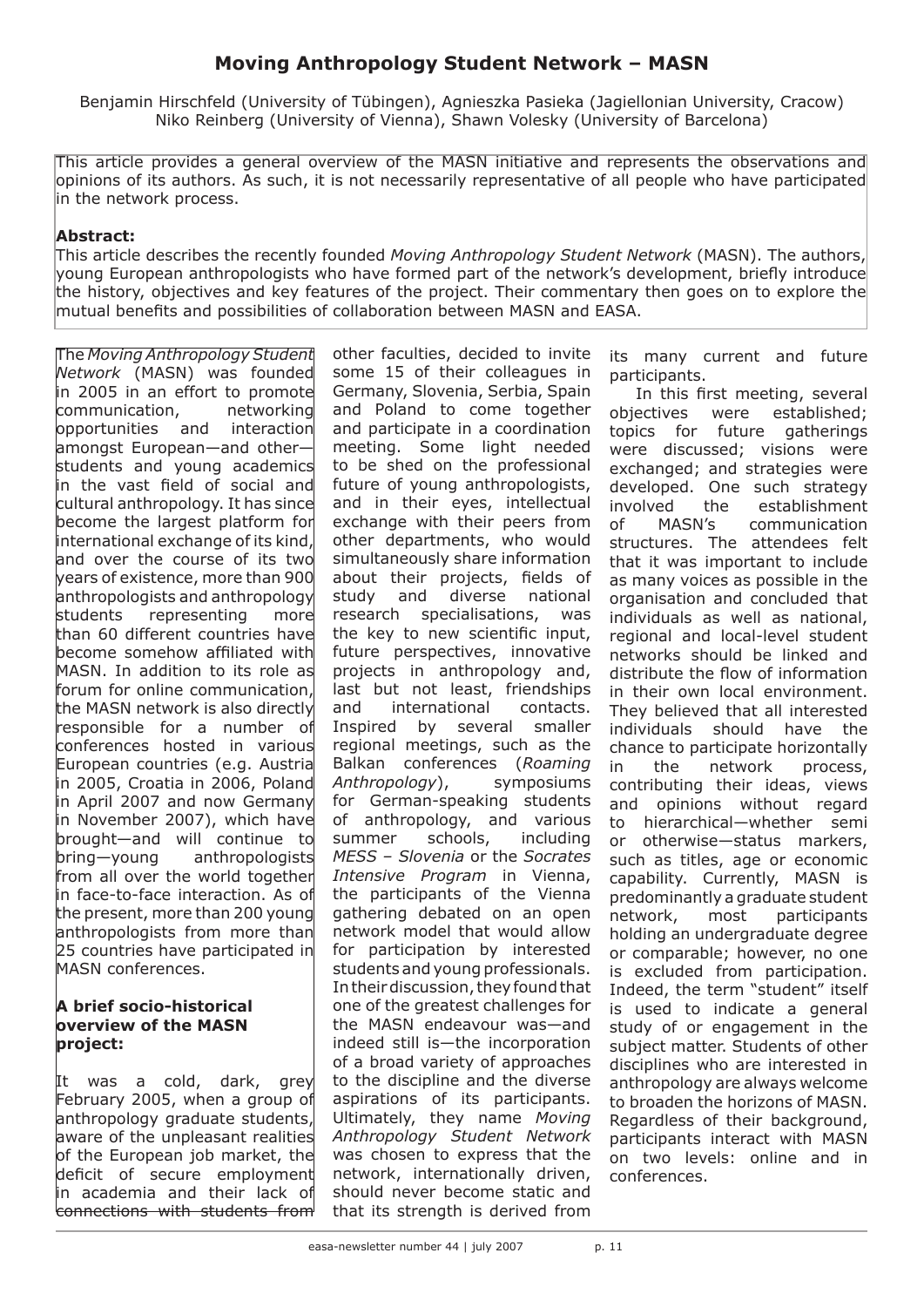## **Online Network**

MASN members interact and remain in permanent contact on the World Wide Web using the *MASN homepage* and an *Internet newsgroup*. Designed as a hub for information and communication, the *MASN homepage* proves details on myriad anthropological institutes and groups. Both it and the newsgroup also serve as a planning tool and organisational resource for the network, because as of the present, MASN has no international legal body to manage the network. In each of the network sessions over the past three years, members have decided to maintain a loose network structure, favouring flexibility and the anti-hierarchical basis of the organisation. In similar sessions, participants decided to collaborate on a new project, the creation of a MASN journal, which would give students and young scholars an opportunity to share their research results and edit their first articles. Plans are being laid to publish both an Internet and a print version of the journal, and several groups have set up local organisations in order to solicit funding for these projects as well as the MASN face-to-face conferences, which comprise the second level of its network communication system.

## **The MASN Conferences**

MASN members have already organised three conferences, and a fourth to be held this fall in Germany is currently in the works. Until now, all MASN conferences have shared a similar structure. In the morning, several papers, chosen each year by an international selection board, are presented in a plenary session open to and attended by all conference participants. During the afternoon, conference participants then branch off into roundtable discussions and workshops related to the themes of the conference. Space is also created for exhibitions, performances, film and photo presentations and

other projects in the form of fringe events. This established structure notwithstanding, MASN conference organisers, student representatives of the university or universities hosting the event, are free to change the structure based on their own needs and ideas. For example, the last MASN conference in Poland included a collective fieldwork project about  $Ma \Box$ opolska, the region where the conference was held. The results of this project were presented to the group in a meeting on the last evening of the conference.

Most participants in these conferences assert that MASN meetings create an open space that is separate from the institutional sphere and established academic hierarchies. Such gatherings represent an excellent opportunity for young anthropologists to gain international experience as they present their projects and papers to fellow students from other universities. Another significant element of the conferences is the daily plenary session, which brings all conference participants together and provides a space for collective discussions on important issues facing contemporary anthropology. Finally, the conference setting allows for face-to-face interaction and gives way to informal, outof-session discussions. These features help to give MASN conferences their personal feel, while still being an intense anthropological gathering.

For the past three MASN conferences, local organisers successfully arranged funding for all the participants, including integrated financial backing to cover accommodation, food and technical support (video equipment, overhead projectors, etc.). For each, the tasks related to organisation were carried out by students (mainly from the host country) on a volunteer basis, and conference fees have never been higher than €15 per person. MASN has no legal body and no membership fee, which is seen as a barrier to the participation of low income anthropologists.

Some universities have financed their students' travel to the conferences; others have left it up to the students themselves. Conference organisers have already seen how political and financial disparities, inequalities and discrimination (in the form of visa problems, widely disparate levels of income, differing levels of support from the home university, etc.) have presented setbacks for MASN's face-toface meetings. Challenging and overcoming these obstacles represents a constant aspiration of the network.

## **MASN and EASA**

After being offered this space by Thomas Fillitz, participants at the last MASN conference in Poland met in a special session to discuss the possibility of relations with and suggestions for the *European Association of Social Anthropologists* (EASA). The authors of this article were able to draw a number of key outtakes from that discussion.

First, participants feel that the MASN project should maintain its autonomous and flexible, moving structures. MASN is an open-space network, not an association, and as such, its members feel that its incorporation into EASA or any other entity forming a legal body would be problematic.

That being said, the authors agree that the MASN structure could help to facilitate the creation of a *European Social Anthropology Student Association* and serve as a platform to support student needs and participation within EASA. Furthermore, anyone interested may use our network structure to organise student and young scholar forums at the next EASA conference in Slovenia.

## **Challenges and Immediate Actions**

Our online communication platforms, the MASN homepage and the MASN newsgroup, have become quite large and are already an important tool for the exchange of ideas and information among European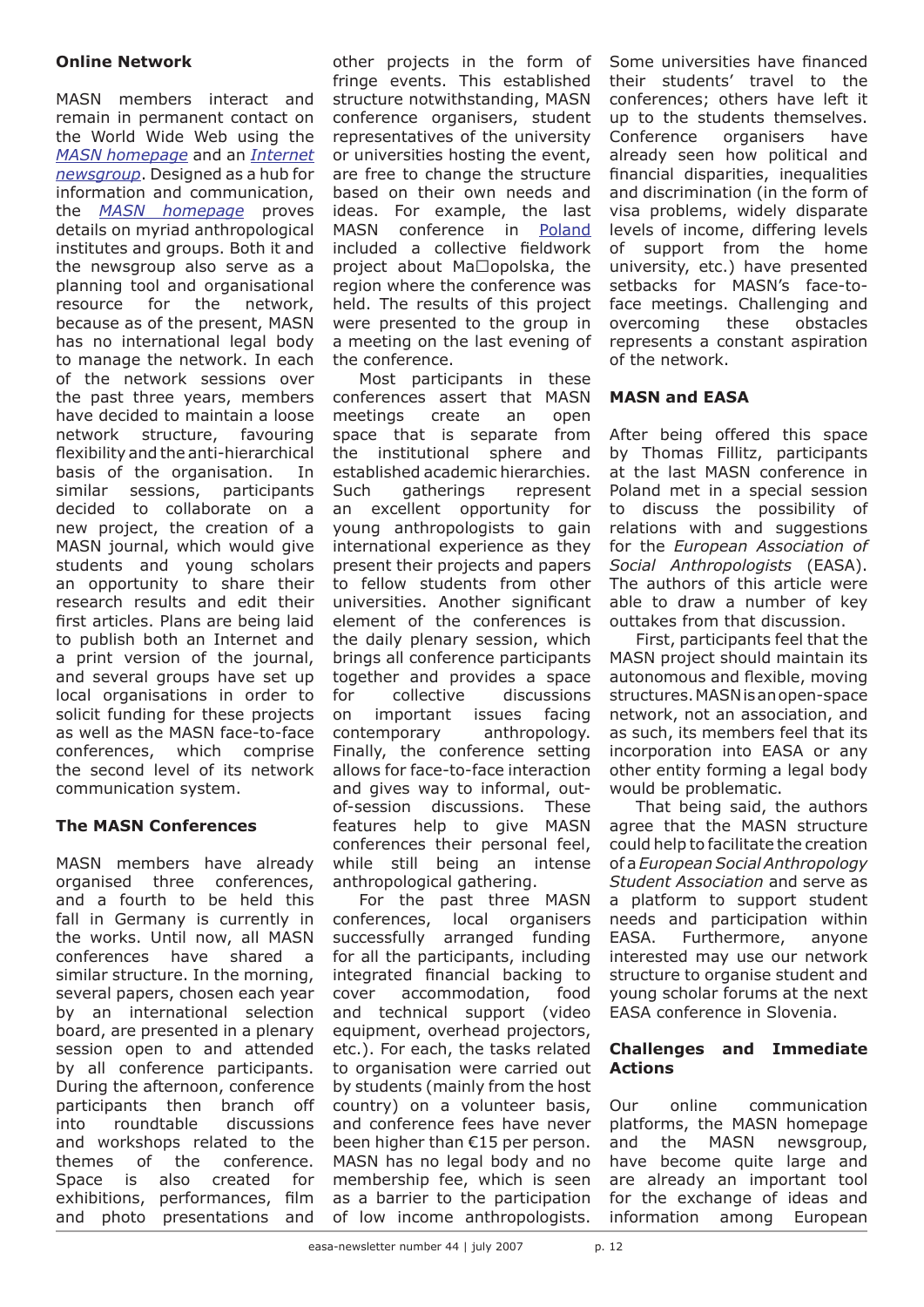anthropology students. now, this constantly growing web presence has been funded privately by several German students. A current challenge for the network is to obtain some financial support from professionals and universities in Europe—and the world—in order to defray the expenses incurred by this German MASN group, which has also been voluntarily designing and updating the page for more than two years.

The network is also in need of financial support for the next MASN conference in Germany. This conference, hosted under the title "Exploring Anthropology", will take place in the village of

Until Blaubeuren (southern Germany, near Stuttgart) from 7-11 November 2007. Conference organisers estimate that participation will include some 80 to 100 students from all over the world.

If you are willing to facilitate online and face-to-face communication between students of anthropology in this noninstitutionalised network, please contact the coordinators of the next conference in Germany. At this time, the authors would also like to invite all EASA members to take a look at the MASN homepage and support the idea of MASN in their own respective countries and institutions.

Contacts:

MASN Tübingen Conference movinganthropology@web.de

MASN homepage www.movinganthropology.org

MASN newsgroup at www.masn.net.tc.

Independent local organisations related to the MASN:

MASN | Poland: www.masn.poland.prv.pl

MASN | Austria: www.masn-austria.org

# **POST ANNOUNCEMENTS**

## **Unviersity of Zurich**

The Philosophical Faculty of the University of Zurich invites applications for a

## f**ull professorship in Anthropology**

Begin of tenure:  $1<sup>st</sup>$  February 2008 or at convenience

Candidates with habilitation or equivalent publications (e.g. a second book) as well as extensive teaching and fieldwork experience are invited to submit applications. Preferred research foci: aesthetics, kinship, religion, symbolic anthropology, visual anthropology. Applications with a proven research record in related fields will also be considered: Since teaching and administration at the University of Zurich take place almost entirely in German, a working knowledge of the language would be an asset. Commitment to acquiring a fluent command of German within a period of 2 years is expected.

## **The Institute of Social Anthropology of the University of Zurich aims to cover different geographical regions in research and teaching and is therefore seeking to fill the position with a candidate with a regional focus on Africa, Central or South America.**

Applications (including a CV, list of publications, list of completed research projects and list of courses taught but *without* copies of articles and books) should be sent by post to Dekanat der Philosophischen Fakultät, Rämistrasse 71, 8006 Zurich and by email to heidi.moor@access.unizh.ch.

The deadline for submission of applications is  $8<sup>th</sup>$  September 2007. The University of Zurich aims to increase the proportion of women in research and teaching positions. Women are therefore strongly encouraged to apply.

## **University of Vienna**

The Faculty of Social Sciences of the University of Vienna is soon announcing the vacancy of a **professorship in Social and Cultural Anthropology**

Interested candidates are encouraged to refer to the following website for application details and deadlines as soon as the post is advertised:

http://personalabteilung.univie.ac.at/index.php?id=ausschreibungen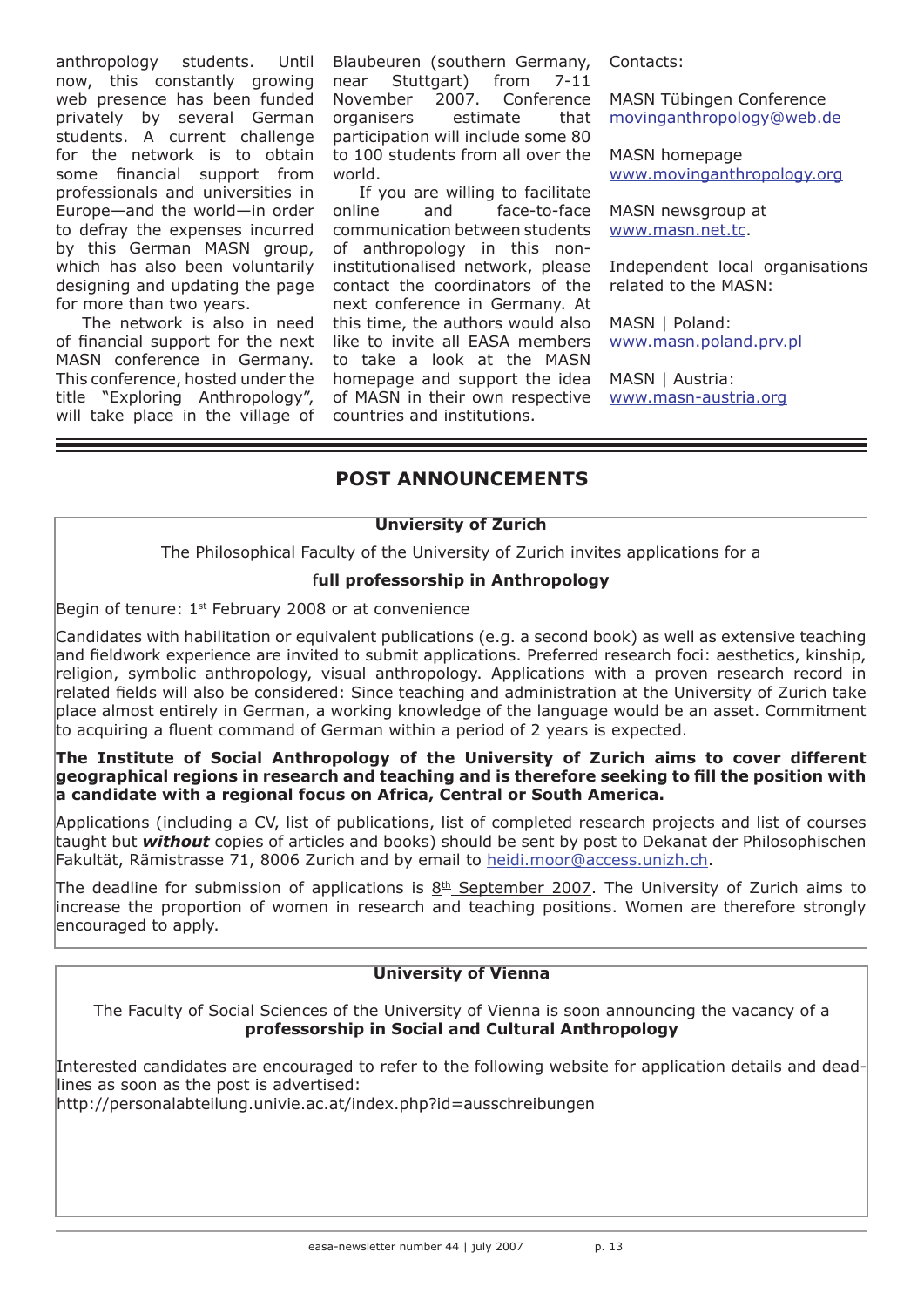# **Mary Douglas 25 March 1921 – 16 May 2007**

## Adam Kuper

Born in 1921, the first child of a colonial civil servant, Mary Tew was sent home from Burma at the age of five to live with her mother's retired parents in Devon. She was twelve – waiting for her parents to come back on leave – when her grandmother told her that her mother had died. Shortly afterwards she was sent as a border to the Sacred Heart Convent in Roehampton, where her mother had been educated. The transition might have been disastrous, but in fact she was happy in school and remained faithful all her life to the rather traditional Catholicism that it transmitted. In 1939 she went up to Oxford to read for a PPE degree, and after graduation she joined the Colonial Office, where she worked under the anthropologist Audrey Richards. "It was there in the Colonial Office that I first began to meet anthropologists," she told an interviewer. "They were the experts, while we civil servants were on the menial side, and I used to ask them, 'How do you get to be an adviser and not a servant?'" In 1946 she returned to Oxford to begin postgraduate studies in social anthropology.

 For a brief period after World War II Oxford was the leading international centre of social anthropology. Religion was the central focus of interest. Durkheim was still the theoretical guide, but sociological interests were giving way to a primary concern with systems of belief. The young professor, Edward Evans-Pritchard, had converted to Catholicism during the war. He was working on a study of the religion of the Nuer of the Southern Sudan, attributing to them theological views reminiscent of those of St Augustine. Mary was particularly impressed by Franz Steiner, a German poet and Jewish mystic, who gave a seminal series of lectures on taboo, ranging from Polynesia to Ancient Israel. Most of Evans-Pritchard's students did fieldwork in Africa but Mary made the unusual decision to work outside the British sphere of interest, in the Belgian Congo, studying a remote, impoverished, matrilineal people, the Lele of the Kasai Province.

In 1951 she married James Douglas, who had just joined the Conservative Party Research Department as an economist. They settled in Highgate and Mary was recruited by Daryll Forde to the department of anthropology at University College London. Three children were born during the 1950s and it was only in 1963 that she published her first book, a monograph on the Lele, a solid but conventional study that was, however, cast in the past tense since the Congo had entered its postindependence turmoil and the fragile Lele way of life had been fatally disrupted.

The apprentice work safely out of the way, her children at school, Mary, in her forties, made a decisive change of track. Jim Douglas was by now a senior figure in the Conservative Party and he encouraged her to apply anthropology to the problems of contemporary Britain. However, Mary was more immediately engaged by the debates raging around Vatican II and she began to think about the place of ceremony and symbolism in modern societies.

Two very successful books, *Purity and Danger* (1966) and *Natural Symbols* (1970), established her as a major theorist of ritual and theology. Witty and accessible, both books are studded with evocative examples taken from the Lele and other African societies, the Old Testament, contemporary social movements, and even from her housekeeping routines in Highgate. They were written quickly and the argument was sometimes elusive, intuitive rather than systematic, but for the next twenty years she elaborated the ideas floated in this period, trying to develop universal models of the relationship between group structures and ideas about the world.

Her fundamental propositions were taken from Durkheim. Our understanding of the world is grounded in social relations. Cosmological ideas mirror specific forms of social life, and are embodied in sacred symbols. Things that do not fit in with our basic assumptions about nature are not only puzzling but dangerous, threatening to the social order. They become symbolically charged, polluting, taboo. But Durkheim was wrong to oppose a group-bound traditional society to individualist and secular modernity. 'As a social animal, man is a ritual animal', she insisted. We have our rituals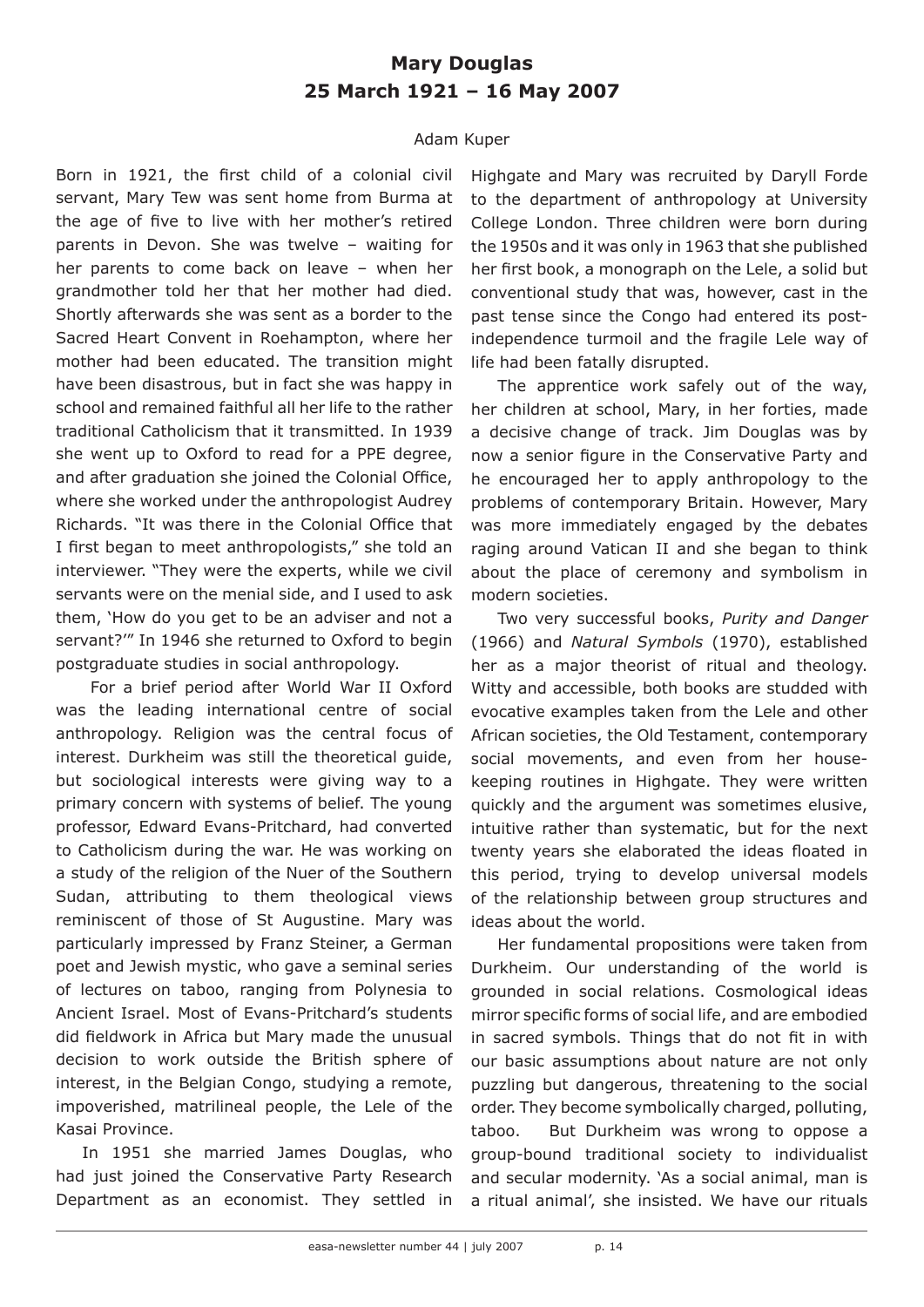and symbols, embodied in meals, dress codes, pageantry, or political demonstrations. Above all, the human body is a perennial focus of symbols and taboos. However, all this had become invisible to intellectuals. They were in denial, prisoners of utilitarianism, rationalism and individualism, detached from social reality.

Stable stratified societies have hierarchies of saints, complex divinities, and elaborately ritualised distinctions. All this she preferred, at least in theory. Loosely organised egalitarian groups and networks struggle to maintain a common front against the dangerous outside world, but torn by internal jealousies they are hotbeds of witchcraft accusations, prey to millenarian cults and outbreaks of iconoclasm. Both forms – church and sect – coexist in different strata of complex western societies, or even in single institutions.

Following *Natural Symbols*, a new project began to crystallise, the study of forms of consumption conceived of as modern rituals. Meals and shopping provided some of the main examples. But while other scholars – from economists to philosophers and theologians – began to pay attention, her work was regarded increasingly by professional colleagues as not *really* anthropology. Meanwhile her immediate position at UCL was becoming uncomfortable. Daryll Forde had provided sophisticated and congenial leadership but when he retired the UCL anthropology department began to fall apart – providing an excellent but unwelcome instance of her model of sectarian iconoclasm. Jim Douglas was also being marginalised as the Conservative Party lurched to the right. A new start was in order.

In 1977, at the age of 56, Mary moved to New York where she became Director of Research on Culture at the Russell Sage Foundation. She now began a fruitful collaboration with the American

political scientist Aaron Wildavsky. In *Risk and Culture* (1982) they addressed the environmental movement in the USA, pointing to the sacralisation of nature, asking why particular dangers – taboos – were given such symbolic weight, and arguing that there were links between the millenarianism of the evironmentalists and their loose organisational structures. These arguments were further developed in *How Institutions Think* (1986) (better than individuals, was the answer), and *Risk and Blame* (1992).

In 1981 Mary was appointed to a chair at Northwestern University in Chicago. Here and later in Princeton she taught in a department of religious studies and she returned to a study of the Old Testament, the book of Leviticus in particular. She published several monographs on the bible, the last of which, *Thinking in Circles*, appeared this year.

Jim and Mary returned to London in 1988 and she found somewhat to her amusement that she was at last being claimed by the British anthropologists. She was elected to the British Academy, and just a week before her death she was invested as a Dame of the British Empire.

In complete contradiction to her own theory, Mary's formal commitment to order, authority and tradition went along with personal informality, even eccentricity, contempt for all the old guards, a delight in transgressing boundaries, a tendency to fall for novelties, and a preference for loose networks of like-minded associates, just the sort of grouping she denounced in her books for producing socially irresponsible ideologies. Beautiful but unadorned, striving to be honest, frank about one's shortcomings, she could sometimes almost seem like a Puritan, but she also loved food and wine and gossip, and while she was unforgiving of intellectual lapses she was tolerant of mortal sin.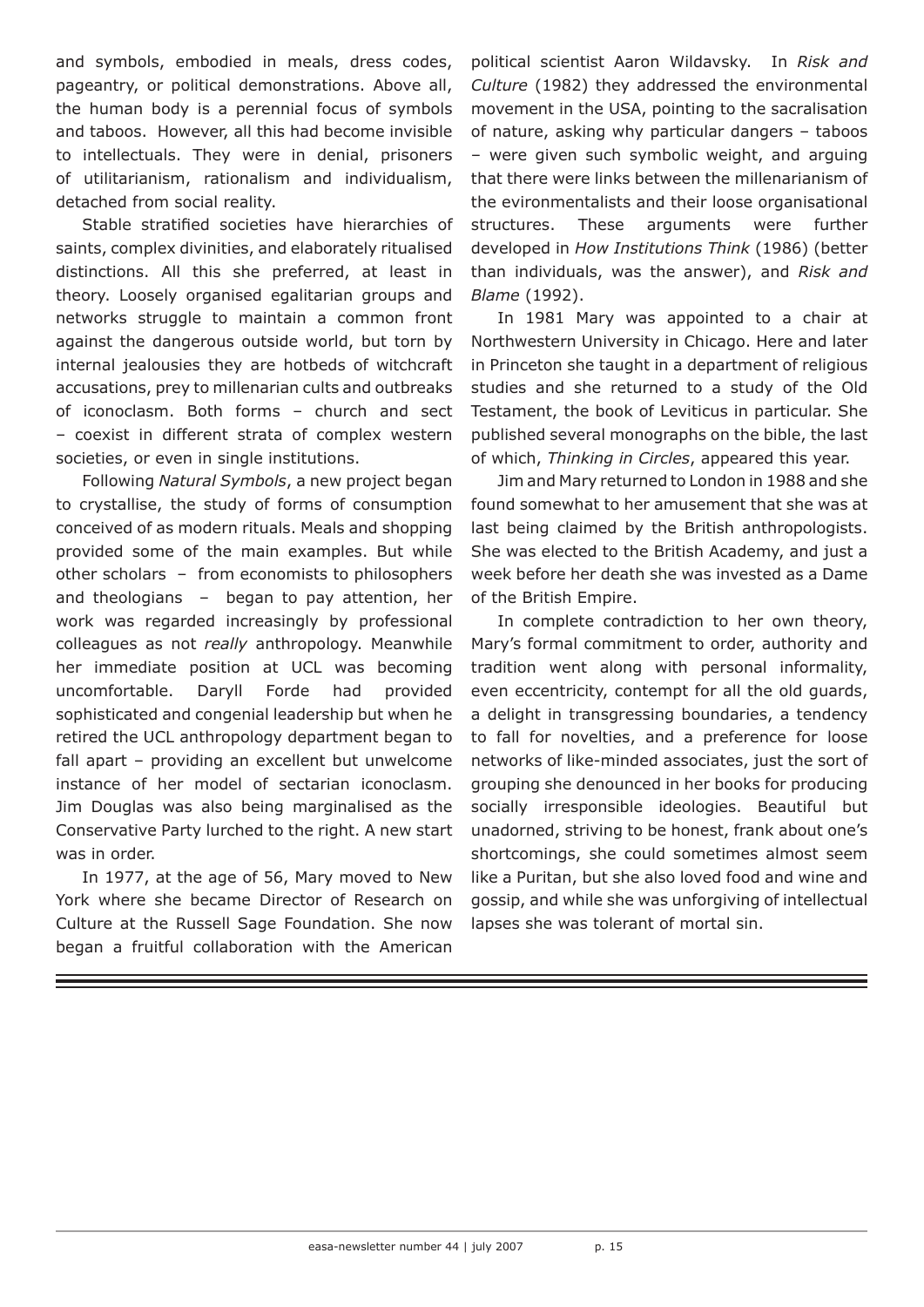# **CALENDAR**

nops, Summer Schools, Distingusihed Lectures

| Conferences, Symposia, Workshops, Summer Schools, D                                                                                                 |                                                                                                                                                                                    |  |
|-----------------------------------------------------------------------------------------------------------------------------------------------------|------------------------------------------------------------------------------------------------------------------------------------------------------------------------------------|--|
| <b>September 2007</b>                                                                                                                               | discussed the idea of holding a<br>MedNet Mini-Conference in 2007.                                                                                                                 |  |
| <b>Migraciones I Ciudadanías</b><br><b>Migrations and Citizenship</b>                                                                               | Several members of the MedNet<br>network replied to our request for<br>the proposal of topics or themes                                                                            |  |
| Congrés Internacional<br>$\mathbf{H}$<br>d'Etnografia I Educacío<br>II<br>Congreso International                                                    | for such a conference with<br>several interesting suggestions.                                                                                                                     |  |
| d'Etnografia I Educació<br>II International Conference                                                                                              | The result of this mini-poll is<br>that the theme to which many<br>MedNet members feel they would                                                                                  |  |
| on<br><b>Ethnography and Education</b><br>II Congrès International sur                                                                              | like to dedicate a workshop is<br>that of 'Migration', understood<br>in a very open and flexible way,                                                                              |  |
| Ethnographie et Éducation.<br>Barcelona September 5 - 8                                                                                             | leaving great scope for individual<br>approaches.<br>Therefore, in cooperation with                                                                                                |  |
| Reunions i Ciència<br>Calàbria, 273-275 Entl. 1ª<br>08029 Barcelona<br>Tel. +34 93 410 86 46<br>Fax +34 93 430 32 63<br>E-mail: etnografia@reunion- | our colleague Francesco La<br>Rocca, director of the CEMDAI<br>Center for Mediterranean Study<br>in Catania/Sicily, we would like to<br>call a conference open for EASA<br>members |  |
|                                                                                                                                                     |                                                                                                                                                                                    |  |

We would like to ask all those interested in attending such a workshop

PLEASE SEND US A SHORT REPLY BEFORE THE 1st OF AUGUST to the email addresses:

Jutta Lauth Bacas, Athens (bacas@otenet.gr)

and William Kavangh, Madrid (williamkavanagh@hotmail.com)

### **Third International Student Conference of AntropoWeb Anthropology of/in Post Socialist World** Department of Anthropology, Faculty of Philosophy & Arts University of West Bohemia Plze□, Czech Republic November 2 and 3

In January 2007, two other postsocialist countries, Bulgaria and Romania, affiliated the European Union. This evidences the successful economical and social transformation there. However, it doesn't mean that these two countries have become culturally homogeneous with the rest of the present EU.

The so called post socialist world is to be understood as a variety of divergent meanings, ideas, groups of people, subsistence strategies, social spheres, traditions etc. It has, however, one thing in common: the experience of more than 40 years under the leadership of one political party and dominance of one political centre during which a lot changed in the ways of life, much was forever destroyed and much new emerged. After the fall of the Iron Curtain, the same happened again.

The area of former socialist states offers a variety of possibilities for modern cultural anthropology. It is no doubt a great place for our fieldwork, whatever meaning you give it: for example culture and identity studies, theories of ethnicity and nationalism, migration theories, political and economical anthropology, globalization studies and many more.

The aim of the conference is to show the post socialist world as a range of various topics of anthropological interest. It gives you scope for any ideas connected with the post socialist world. Anybody who works on (or thinks about) any topic linked with the area of post socialist world is invited to take part!

The speakers should comply with one of these conditions:

a) he / she must be a student (B.A., M.A. or Ph.D.) of social sciences, or

b) he / she must be a graduate, who finished his / her studies in 2006/2007, or

c) he / she must be a post doctorand;

d) in case of two speakers, at least one of them must be a student (the second can be a lector, teacher etc.)

Kindly send a preliminary abstract of your paper (max. 250 words) together with the application form to: conference@antropoweb.cz before **September 31, 2007**.

Application form: http:// antropologie.zcu.cz/conference/ application.doc

or http://www.antropoweb.cz Later mail will not be accepted.

sciencia.es www.reunionsciencia.es

## **Secretaría Científica/Scientific Office**

Grup de Recerca EMIGRA E-mail: congres.etnografia.educacio@uab.cat www.emigra.org.es  $w w w . e m i q r a . o r q . e s / co n$ greso2007.html

# **October 2007**

## **Congress of the DGV (Deutsche Gesellschaft für Völkerkunde)**

"Streitffragen – Zum Verhältnis von empirischer Forschung und ethnologischer Theorienbildung" Halle | Saale October 1 – 4 http://www.dgv-tagung2007.de/

# **November 2007**

## **Workshop Anthropological Views on Migration in the Mediterranean Area**

University of Catania | Sicily November 2 and 3

Dear EASA members,

During the last MedNet meeting, held at the EASA Bristol conference in September of last year, we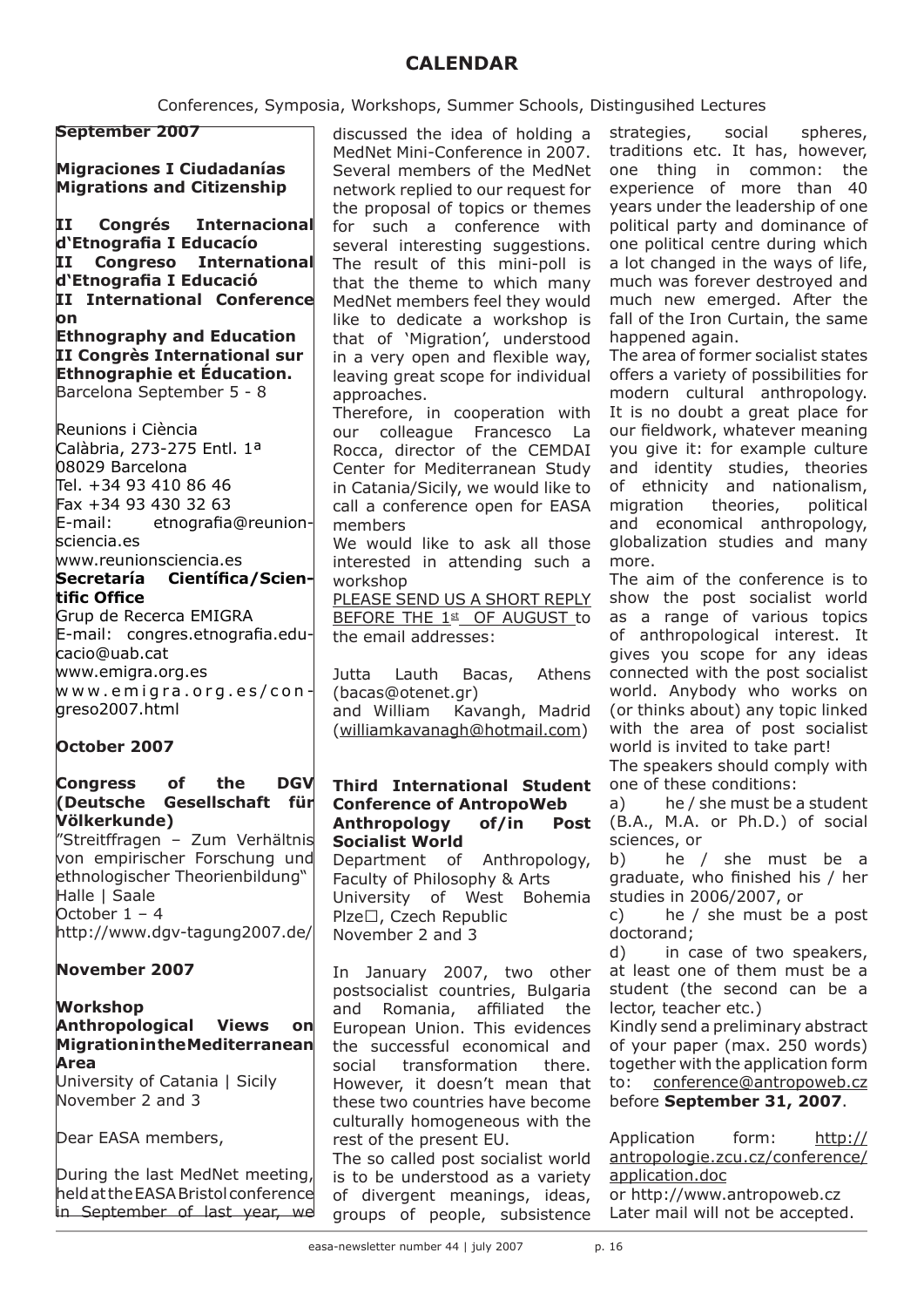No registration fees Accommodation for the speakers is provided by the University of West Bohemia at the University Dormitory.

# Further Information:

### info@antropoweb.cz

email: antropoweb@ a n t r o p o w e b . c z web: http://www.antropoweb.cz Michal Svoboda: michal. s v o b o d a @ a n t r o p o w e b . c z Lukaš Lenk: lukas.lenk@ antropoweb.cz

## **Congress of MASN (Moving Anthropology Student Network)**

Blaubeuren November 7 -11

E-mail: movinganthropology@ web.de

For more information, please visit the MASN homepage atwww. movinganthropology.org

MASN newsgroup at www.masn. net.tc

## **International Conference to mark the 30th Anniversary of the Journal** *Anthropologie et Sociétés*

"Anthropology of Globalized Cultures: Fieldwork in Complex Situations and Disciplinary Issues" Department of Anthropology and *Anthroplogie et Sociétés*

Université Laval, Qhébec, Canada

November 8 - 11

see http://www.ant.ulaval.ca/ anthropologieetsocietes/colloque2007\_accueil.html Université Laval Québec (Québec) G1K 7P4 Canada Site de la revue: http://www. ant.ulaval.ca/anthropologieetsocietes/index.html

## **106th AAA Annual Meeting**

"Difference, (In)equality and Justice." Washington DC. November 28 – December 2

**December 2007**

#### **Ethnicity, Belonging, Biography and Ethnography**  December 7 – 9

Call for Papers

International Conference of the Center of Methods in Social Sciences Georg-August-University Goettingen, Germany

Co-organized with the TransCoop project "Biography and Ethnicity" and the Research Committee 38 "Biography and Society" of the International Sociological Association.

Organizing committee: Prof. Dr. Gabriele Rosenthal & Dr. Michaela Koettig, Georg-August-University Dr. Julia Chaitin, Sapir Academic College (Israel) Dr. John Linstroth, Nova Southeastern University, Florida

The conference will take place in Goettingen, Germany and will focus on the subject of ethnicity and socio-cultural belongings. We will present our TransCoop project, an interdisciplinary and international biographical and ethnographic study, that draws on the disciplines of sociology, social-psychology, anthropology, and conflict resolution.

We invite participants to present papers on different theoretical conceptions and empirical studies on this topic. In particular we would like to discuss societal settings influence the developing sense of collective belongings and their transformations among refugees and immigrants, different social and cultural groups, connections between socio-cultural belongings and gender, and intergenerational aspects of such belonging. In addition to the conference presentations, we will be holding workshops that focus on methods for collecting and analyzing data material relevant to ethnicity and socio-cultural belonging.

Colleagues who wish to present papers or bring data to be discussed in the workshops are asked to send the title of their proposed talk and an abstract of no more that 150 words to

michaela.koettig@gmx.de by March 1st, 2007.

Information updates on the Conference will be posted to the website:

http://www.ucm.es/info/isa/ rc38.htm

## **Les Assises de l'ethnologie et de l'anthropologie en France**

Paris, Musée du Quai Branly and Musée de l'Homme December 11-13

The *Assises de l'ethnologie et de l'anthropologie en France* are a forum for debating the scientific and professional evolutions of Anthropology in France, with view to the world and European context. It will take place on  $11<sup>th</sup>$ to 13th December 2007 in Paris.

Initiated by the two main associations of social anthropologists, the French Association of Anthropologists (AFA – M*Association française des anthropologues*) and the Association for Research in Social Anthropology (APRAS – *Association pour la recherche en anthropologie sociale*), the forum intends to attract the largest participation of anthropologists and ethnologists to debate the situation of the discipline and its perspectives in France. There hasn't been a congress of this kind and importance in the country since 1977.

A steering committee composed of 14 persons, from different organizations and anthropological backgrounds, has been set up and several working groups have emerged to prepare the Forum during the whole year. The intention is both to collect living experiences of the problem raised by the reforms and changes affecting the discipline and stimulate the desire for the individuals to take the floor and express their views. The working groups have been set up with regard to 5 main issues to be reflected upon and discussed.

> 1) the impact of the institutional (government and European) reforms on the research and teaching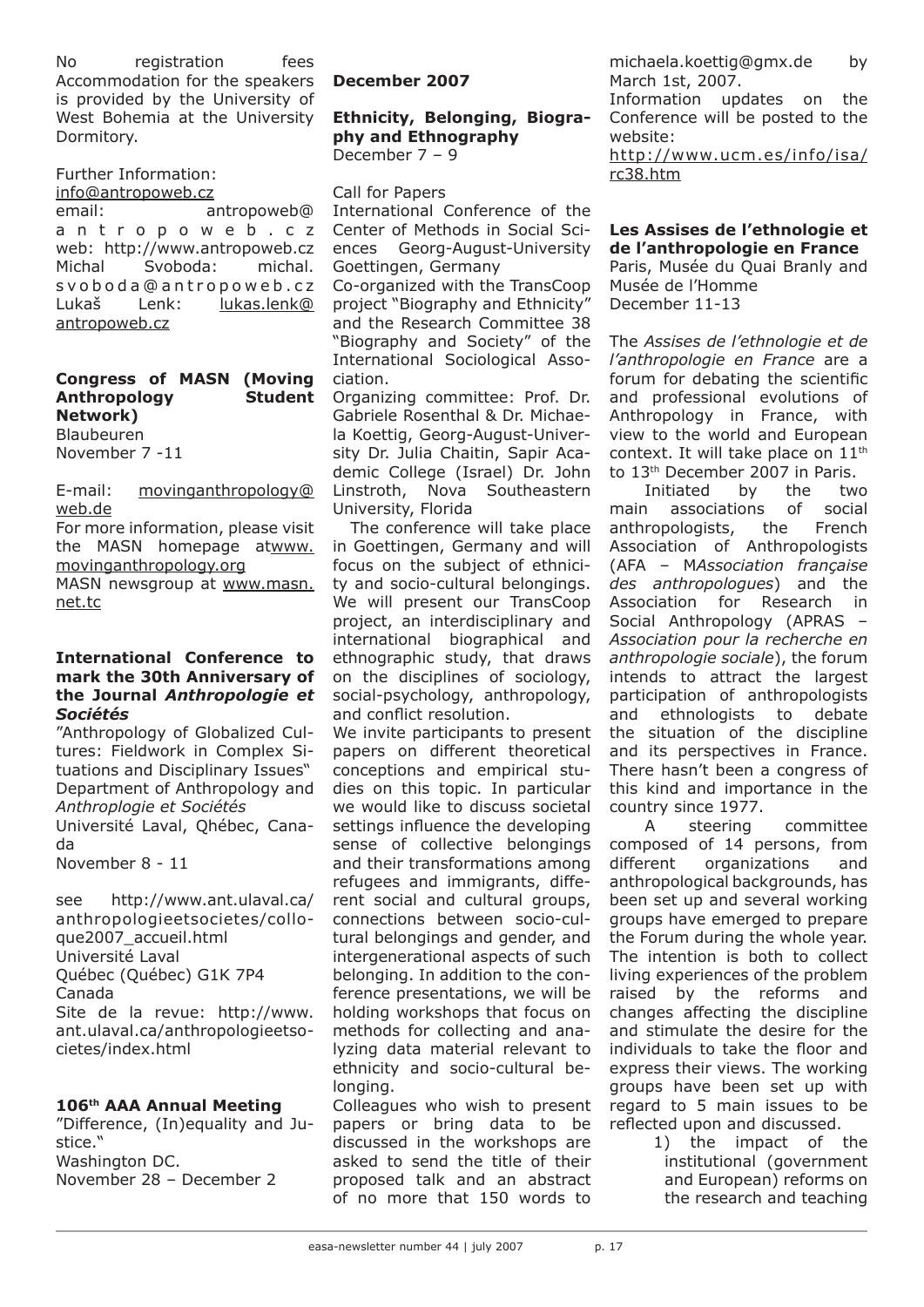practices;

- 2) the re-organization of the fields of Anthropology/ Ethnology in the global framework of academic disciplines (redefinition of the human sciences area ; the question of interdisciplinarity);
- 3) the place, role and responsibilities of social anthropologists in society (social demand; the question of committed anthropology ; the valuation of applied anthropology);
- 4) Anthropology and the social construction of<br>"other" and "others" and "others" today;
- 5) the associative structure of the discipline (role and place of the different associations of Anthropology in France; links and bridges between local, national, international associations).

As often as possible, during the year preceding the Assises and in several localisations in France, the working groups organize conferences, workshops and round tables to fuel the reflections and discussions on the issues above mentioned. On December, 5 sessions with keynotes speakers coming from France, Europe and the rest of the world, will be devoted to the restitution of the lengthy discussions. The debate should engage the community of French anthropologists to draw a balance and view the future.

For the Assises to achieve their objective, the organizing committee encourages any person, group, association, research team, academic department etc. who may feel interested by the discipline's destiny to take other initiatives. The organizers of such events are expected to contact the coordinators of the working groups, in order to facilitate the circulation of information and share the discussions. Their names are indicated on the

website.

A cooperative website **assisesethno.org** has been created to serve as the locus of the collective discussions, for sharing information and allowing the participation of the largest number of social anthropologists to the preparation of the *Assises*. On the website, one can find the papers that have been published on line and add her/his own contribution to the collective discussion. In addition to the 5 sets of questions mentioned above, a 6<sup>th</sup> one "hors-piste" has been included to collect the communications on subjects that may have been forgotten or neglected by the organizers.

For more information : http:// assisesethno.org

Contact:

AFA : Website http://afa.mshparis.fr; President : Laurent Bazin lbazin@msh-paris.fr APRAS Website : http://www.  $mae.u-paris10.fr/apras;$ President : Charles Macdonald c.macdonald@wanadoo.fr

## **EASA Annual General Meeting**

Paris, Musée du Quai Branly 222, rue de l'Université December 15

09h – 10h AGM 10-12h Discussion with Assises de l'Ethnologie: "L'anthropologie dans l'espace européen de la recherche"

## **2008**

## **The Anthropology of International Institutions**

International institutions have entered the field-sites of many anthropologists. As the people they study are confronted with World Bank projects, technical cooperation programmes of the FAO and regulations on intellectual property rights under the auspices of the WTO that are often superseding state initiatives anthropologists have begun to analyse these institutions in

their practices on the ground. In recent years the institutions themselves, as circuits of power where normative frameworks are built, resources are attributed and knowledge circulates have also become fields of anthropological enquiry. International institutions have headquarters in specific locations, the WTO in Geneva, the FAO in Rome, the World Bank in New York where permanent staff keeps track of decisions taken, produces policy documents and assures the governmental functions of the institution. The institutions organise meetings all over the world, which draw actors from state and nonstate backgrounds that interact in densely woven formal and informal networks. Studying these institutions is thus a complex endeavour that poses new challenges for anthropology from a methodological and conceptional point of view. International institutions have been studied by other disciplines and the anthropologist meets up in this endeavour with economists, geographers, historians, sociologists and linguists from various national and intellectual traditions. There is however a specific way proper to anthropology of looking at these institutions as sites of dense social interactions that are observable which create meanings and norms and which constitute new fields of power.

With the workshop that we are currently organizing to be held in 2008 in Paris we would like to bring together anthropologists who have taken international institutions as their field of enquiry and explore together the methodological and theoretical challenges of this new field. We would like to invite colleagues who are interested by this new field or who have doctoral students advanced in their PhDs who work on the subject to get in touch with us so that we may make an inventory of the research activities already going on.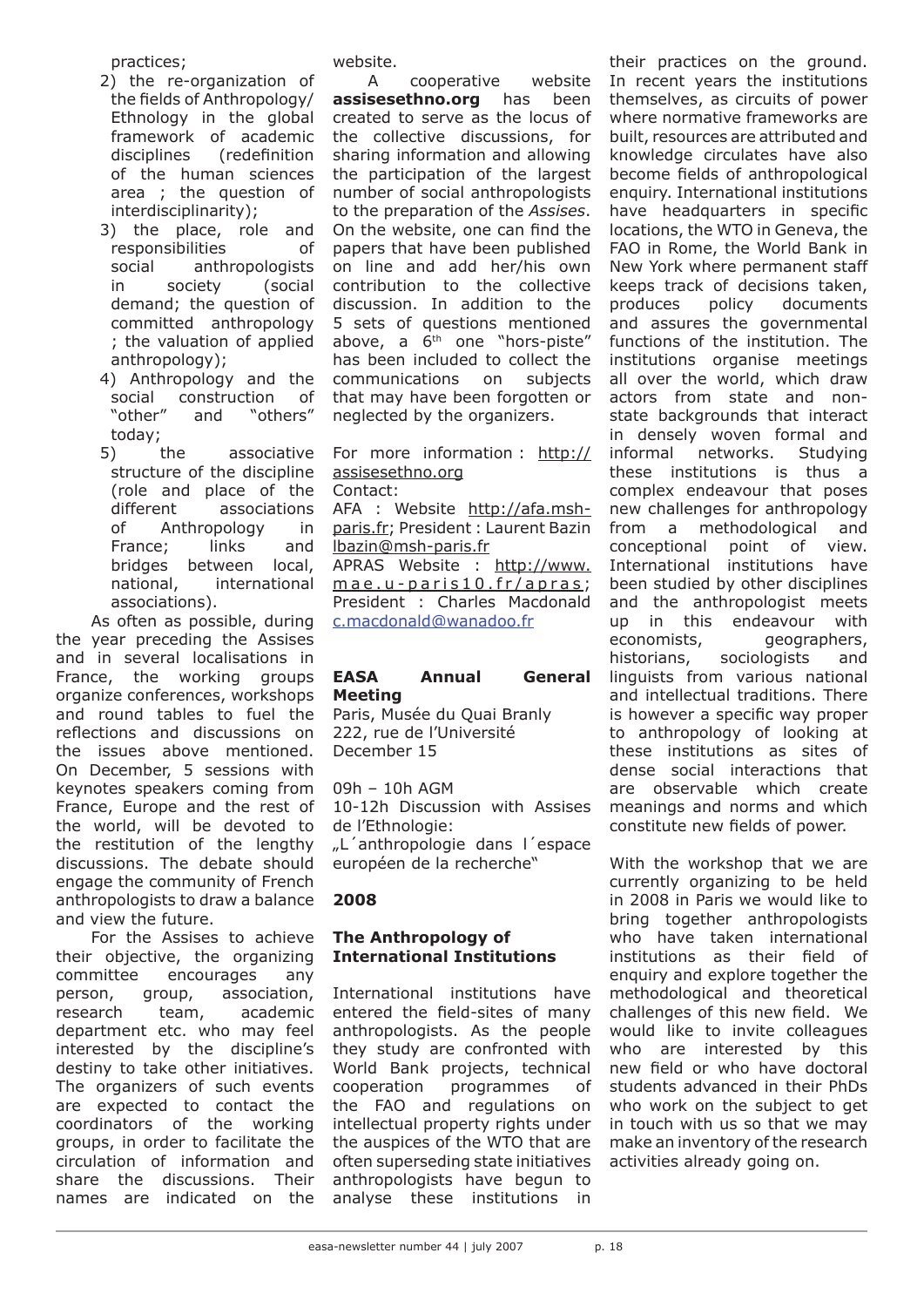### Coordinator:

Birgit Müller, LAIOS-CNRS, Paris bmuller@msh-paris.fr

Organising Committee: Irène Bellier, LAIOS-CNRS Paris Christina Garsten, SCORE, Stockholm Shalini Randeria, Institute for Ethnology, Zürich

## **May 2008**

## **11th Conference of Africanists**

"AFRICA'S DEVELOPMENT: Possibilities and Constraints" Moscow | Russia May 22-24

The Academic Council on Problems of African Countries and the Institute for African Studies, Russian Academy of Sciences

SECOND ANNOUNCEMENT AND CALL FOR PAPERS

Deadline for paper proposals (in the form of abstracts within 300 words in English or both English and Russian) is **November 1, 2007**.

Paper proposals should be sent not to the Organizing Committee but directly to the respective panel convenor(s) who is (are) to inform the applicant about his (her) application's fortune by November 20, 2007. The information to be submitted alongside with the paper abstract includes full name, title, institutional affiliation, full mail and e-mail addresses, and fax #. In their turn, the panel convenors should send the selected abstracts to the Organizing Committee by December 5, 2007.

The Conference working languages are Russian and English.

However, in the case you feel your paper does not fit any particular panel but corresponds to the Conference general problematique, you may submit your proposal to the Organising Committee by the same date (November 1, 2007) and it will

be considered for scheduling for the Free Communication Panel (or additional specific panels that may be organized).

All general inquiries should be sent to the Organising Committee: Ms. Galina Saprokhina and Mrs. Elena Gurevich e-mail afrconf\_08@mail.ru fax (+ 7 495 202 0786) ordinary mail: Centre for Information and International Relations, Institute for African Studies, Russian Academy of Sciences, 30/1 Spiridonovka St., 123001 Moscow, Russia Phone: + 7 495 290 2752.

The Conference participant's registration fee in Russian roubles, equivalent to \$150 (\$75 in roubles for students) is to be paid in cash on the spot upon arrival. The registration fee includes the visa application support (Official Invitation), the Conference Book of Abstracts (as well as translation of the participant's abstracts into Russian), stationary items, reception, and coffee-breaks. The fee for an accompanying person, equivalent to \$ 50 in roubles, includes the visa application support (Official Invitation) and reception.

The Organising Committee can assist in accommodation booking at the hotel of the Russian Academy of Sciences in Downtown Moscow. The prices for July 2007 are as follows: about \$ 188 per night for a SGL room and \$ 224 for a DBL room. Accommodation at the hotel "Uzkoye" of the Russian Academy of Sciences in a Moscow southern neighbourhood of is \$ 115 per night (SGL room) and \$ 148 (DBL room).

The independent reservation in any other Moscow hotel is strongly encouraged; furthermore it can turn out to be more reasonable. For further information you may consult the Internet sites: http:// moscow-hotels.net and http:// all-hotels.ru/moscow/

## **June 2008**

### **9th SIEF Congress (International Society for**

## **Ethnology and Folklore)**

"Transcending 'European Heritage': Liberating the Ethnological Imagination University of Ulster Derry | Northern Ireland June 16 – 20

The call for papers and the list of panels and panel organizers can be found on the following homepage:

http://www.meertens.knaw.nl/ sief/

Abstracts must be submitted online.

## **July 2008**

### **The 7th ESfO Conference**

"'Putting People First:' Intercultural Dialogue and the Future in Oceania." University of Verona | Italy July 10 – 12

http://cc.joensuu.fi/esfo/ conferences/index.php

### **The 16th IUAES World Congress**

International Union of Anthropological and Ethnological **Sciences** "Humanity, Development and Cultural Diversity." Kunming | China July 15 - 23

http://www.icaes2008.org/ enindex.htm Contact:

Prof. and Dr. Zhang Haiyang, email iuaes2008@126.com Prof. and Dr. Zhang Jijao, email iuaes2008@hotmail.com

## **August 2008**

#### **10th EASA Biennial Conference**

"Experiencing Diversity and Mutuality" Faculty of Philosophy, University of Ljubljana August 26 -29

Contact: Rajko Mursic rajko.mursic@guest.arnes.si http://www.easaonline.org/